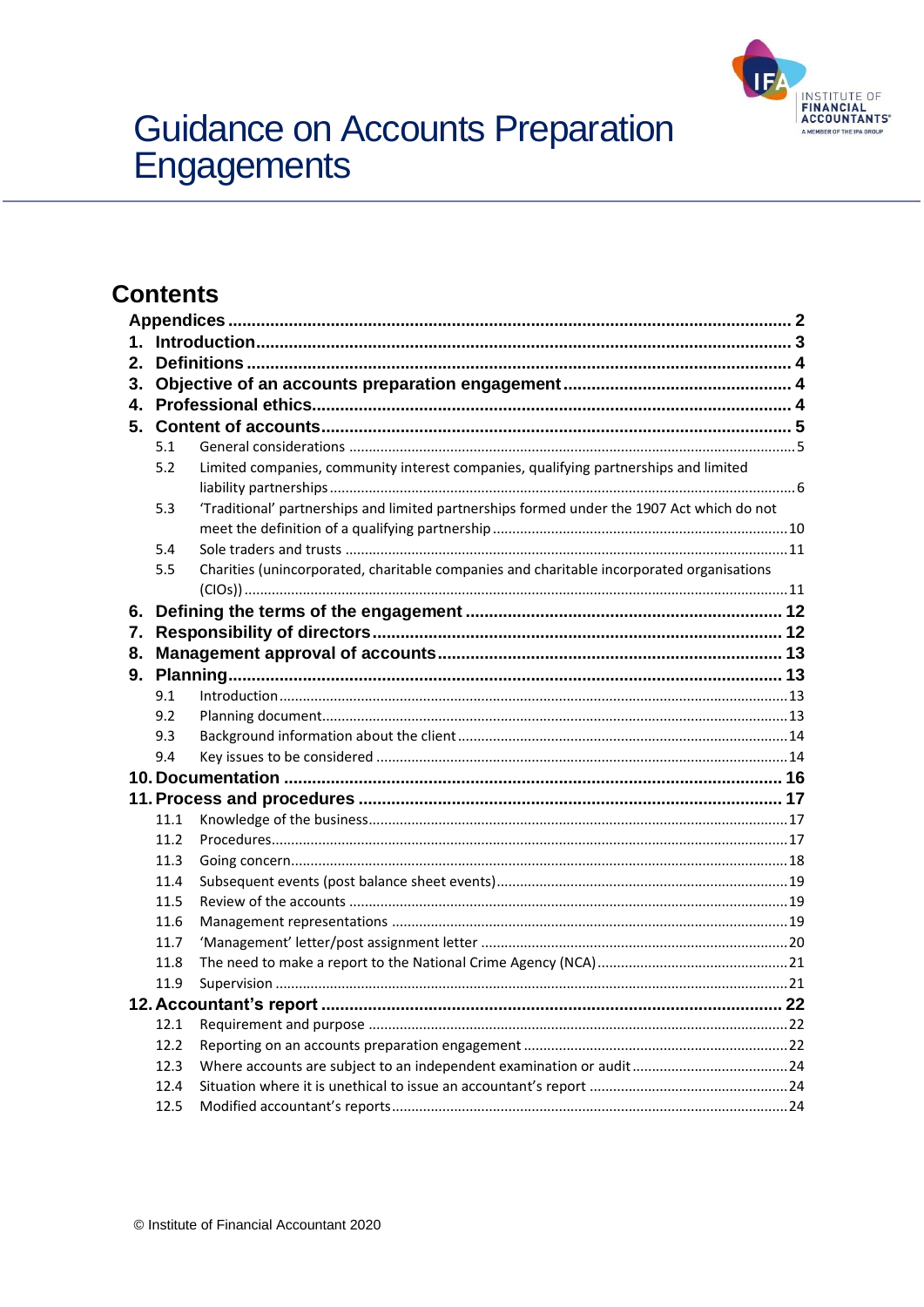## <span id="page-1-0"></span>**Appendices**

- **Control record**
- **Example index format for an accountancy file**
- **Critical review of the accounts**
- **Balance sheet statement – sole trader**
- **Balance sheet statement – partnership**
- **Balance sheet statement – trust**
- **Balance sheet statement – company**
- **Balance sheet statement – LLP**
- **Letter of representation – micro company – single director**
- **Letter of representation – micro company – multiple directors**
- **Letter of representation – micro LLP**
- **Letter of representation – small company – single director**
- **Letter of representation – small company – multiple directors**
- **14 Letter of representation – small LLP**
- **Letter of representation – partnership**
- **Letter of representation – sole trader**
- **Letter of representation – trust**
- **18 Letter of representation – charitable company – accruals accounting**
- **Letter of representation – charitable trust/charitable incorporated organisation (CIO) – accrual accounting**
- **Accountant's report – limited company (multiple directors)**
- **Accountant's report – limited company (single director)**
- **Accountant's report – limited liability partnership (LLP)**
- **Accountant's report – partnership**
- **Accountant's report – sole trader**
- **Accountant's report – trust**
- **Accountant's report – charitable company**
- **Accountant's report – unincorporated charity or CIO**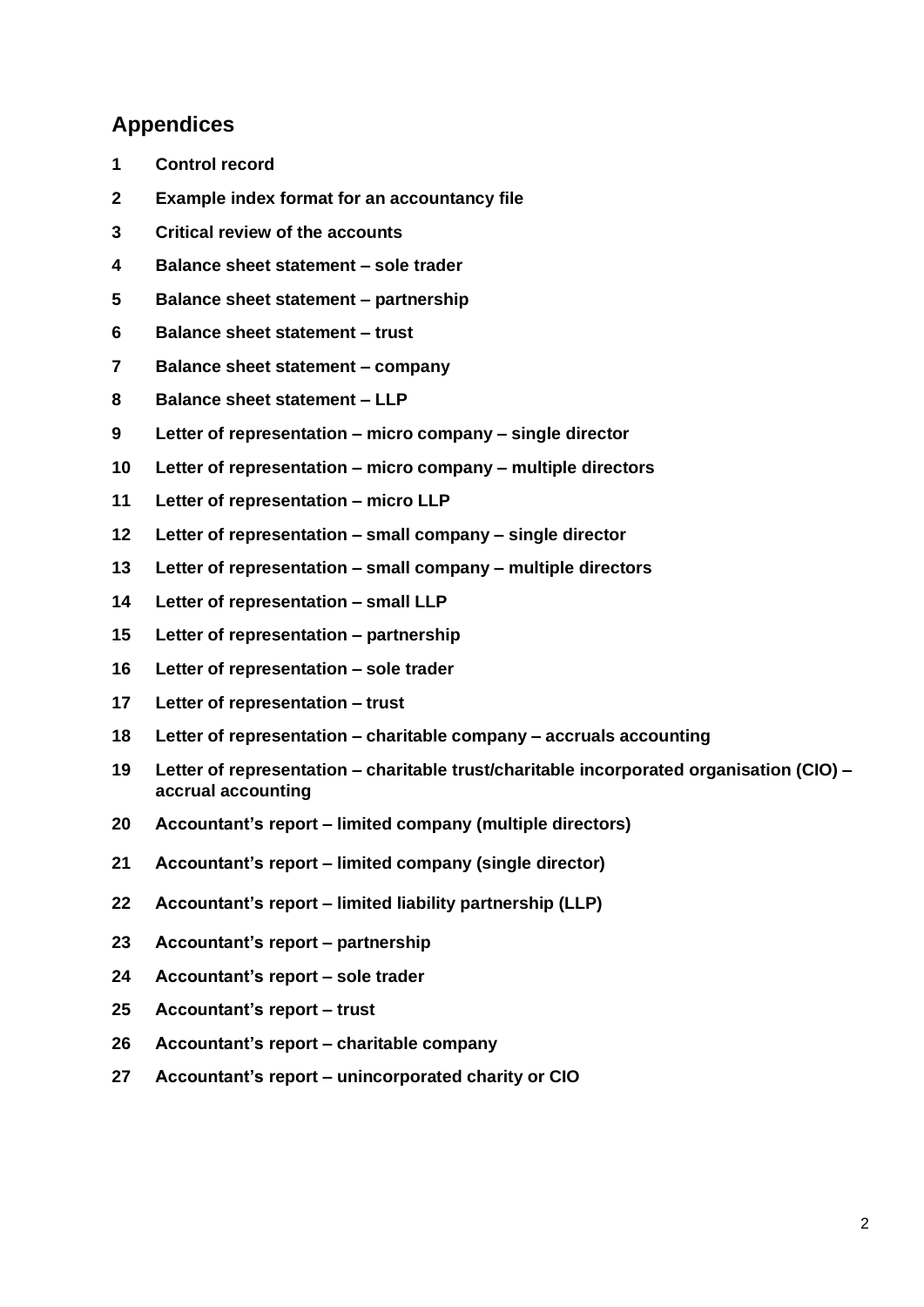# <span id="page-2-0"></span>**1. Introduction**

The purpose of this document is to provide guidance to IFA members in practice<sup>1</sup> (professional accountants) when they prepare financial statements<sup>2</sup> for clients. This guidance includes:

- an overview of the financial reporting regimes and content of accounts;
- ethical principles of accounts preparation engagements;
- defining the terms of engagement;
- planning, documenting and procedures for accounts preparation engagements; and
- reporting on an accounts preparation engagement.

This guidance covers accounts preparation engagements for a wide variety of different business entities, including:

- sole traders;
- unincorporated entities;
- limited companies;
- partnerships;
- trusts; and
- charitable companies.

While the guidance does not cover certain types of business entities such as unincorporated charities accounts under receipts and payments regime, the general principles and example reports can be adapted and applied when conducting such engagements.

We strongly recommend that the IFA accounts preparation report should be provided when the member's name or the practice's name is associated in any way with the financial statements they have prepared. In addition, a copy of the accounts preparation report should be included in the financial statements which are filed for public record, for example financial statements filed at Companies House, the Charity Commission and OSCR. This recommendation also applies to copies of abbreviated accounts filed at Companies House.

Further guidance on accounts preparation engagements is available from the International Auditing and Assurance Standards Board (IAASB) ISRS 4410 (Revised) – [Compilation Engagements.](http://www.ifac.org/system/files/publications/files/B012%202012%20IAASB%20Handbook%20ISRS%204410%20%28revised%29.pdf)

<sup>&</sup>lt;sup>1</sup> Referred to in the remainder of this guidance as professional accountants.

<sup>2</sup> Accounts and financial statements are used interchangeably in this guidance.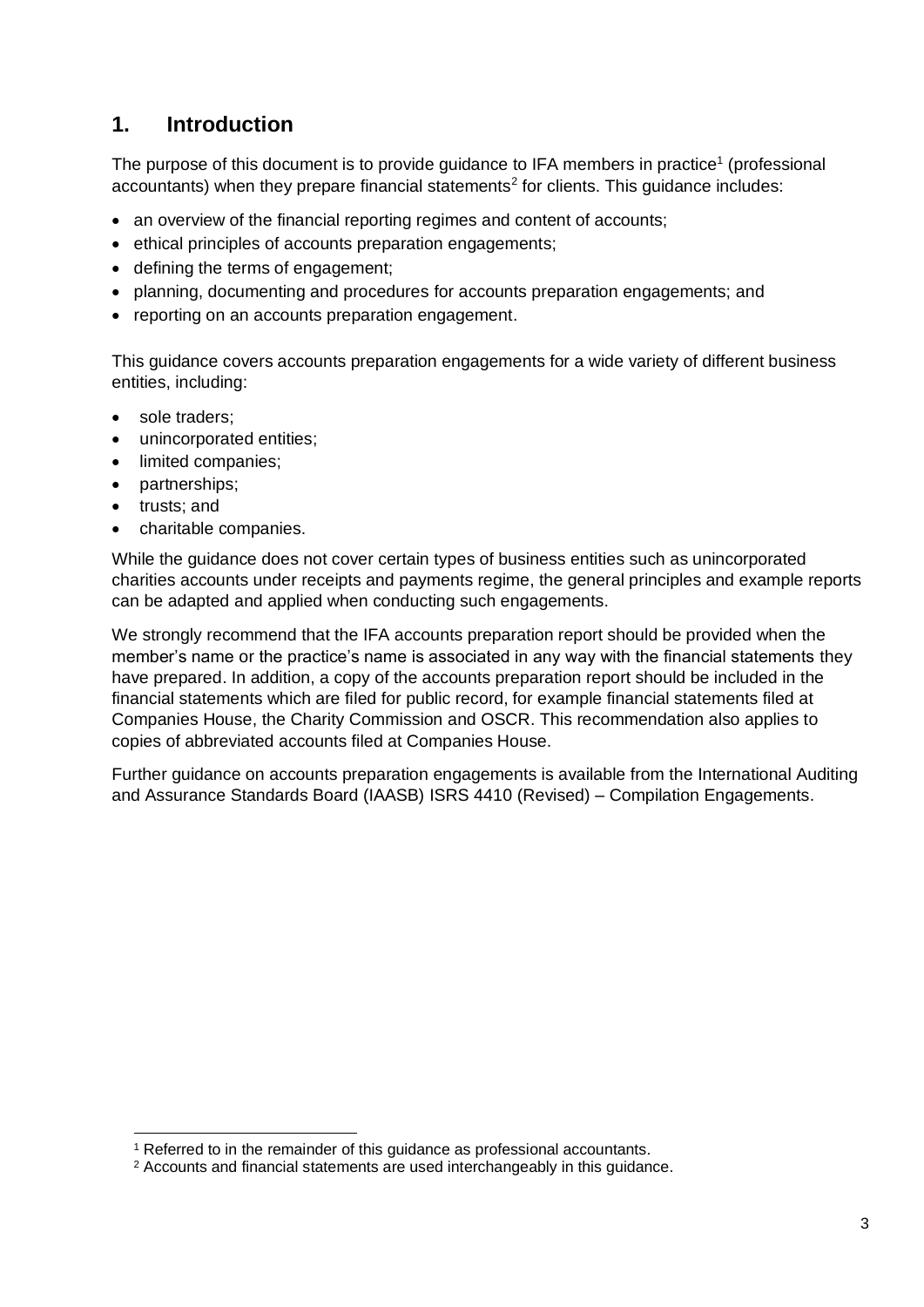# <span id="page-3-0"></span>**2. Definitions**

In this quidance, unless the context otherwise requires:

'accounts' means financial statements of an entity. Throughout this document the term accounts and financial statements are used interchangeably;

'accounts preparation engagement' means compilation engagement in accordance with the International Auditing and Assurance Standards Board (IAASB)'s [ISRS 4410 \(Revised\)](http://www.ifac.org/system/files/publications/files/B012%202012%20IAASB%20Handbook%20ISRS%204410%20%28revised%29.pdf) – [Compilation Engagements;](http://www.ifac.org/system/files/publications/files/B012%202012%20IAASB%20Handbook%20ISRS%204410%20%28revised%29.pdf)

'directors' means designated members, partners and those charged with governance of the entity;

'professional accountant' means a member of the Institute of Financial Accountants (IFA) engaged in public practice;

'qualifying partnership' means a partnership formed under the law of any part of the UK each of whose members, or, in the case of a limited partnership, each of whose general partners is:

- a limited company;
- an unlimited company each of whose members is a limited company;
- a Scottish partnership which is not a limited partnership, each of whose members is a limited company; or
- a Scottish partnership which is a limited partnership, each of whose general partners is a limited company.

## <span id="page-3-1"></span>**3. Objective of an accounts preparation engagement**

The objective of an accounts preparation is for the professional accountant to use their expertise to collect, classify and summarise financial information. This process may involve using information from bookkeeping software and/or paperwork such as invoices, payments, bank statements. The procedures undertaken are not designed to enable the professional accountant to express any assurance on the financial statements. Therefore, in this type of engagement, the professional accountant does not provide any assurance on the truth and fairness of the information contained in the financial statements.

However, users of the financial statements derive some benefit from the professional accountant's involvement because the service has been performed with integrity and competently, in accordance with the ethical guidance contained in the [IFA's Code of Ethics.](https://www.ifa.org.uk/media/1185019/IFA-Code-of-Ethics-effective-March-2020.pdf)

# <span id="page-3-2"></span>**4. Professional ethics**

Professional accountants inspire confidence and trust by behaving ethically and doing the right thing. As such, professional accountants must comply with the fundamental principles and guidance included in the Code of Ethics. The fundamental principles included in the Code of Ethics are:

- (a) Integrity to be straightforward and honest in all professional and business relationships.
- (b) Objectivity not to compromise professional or business judgements because of bias, conflict of interest or undue influence of others.
- (c) Professional competence and due care to: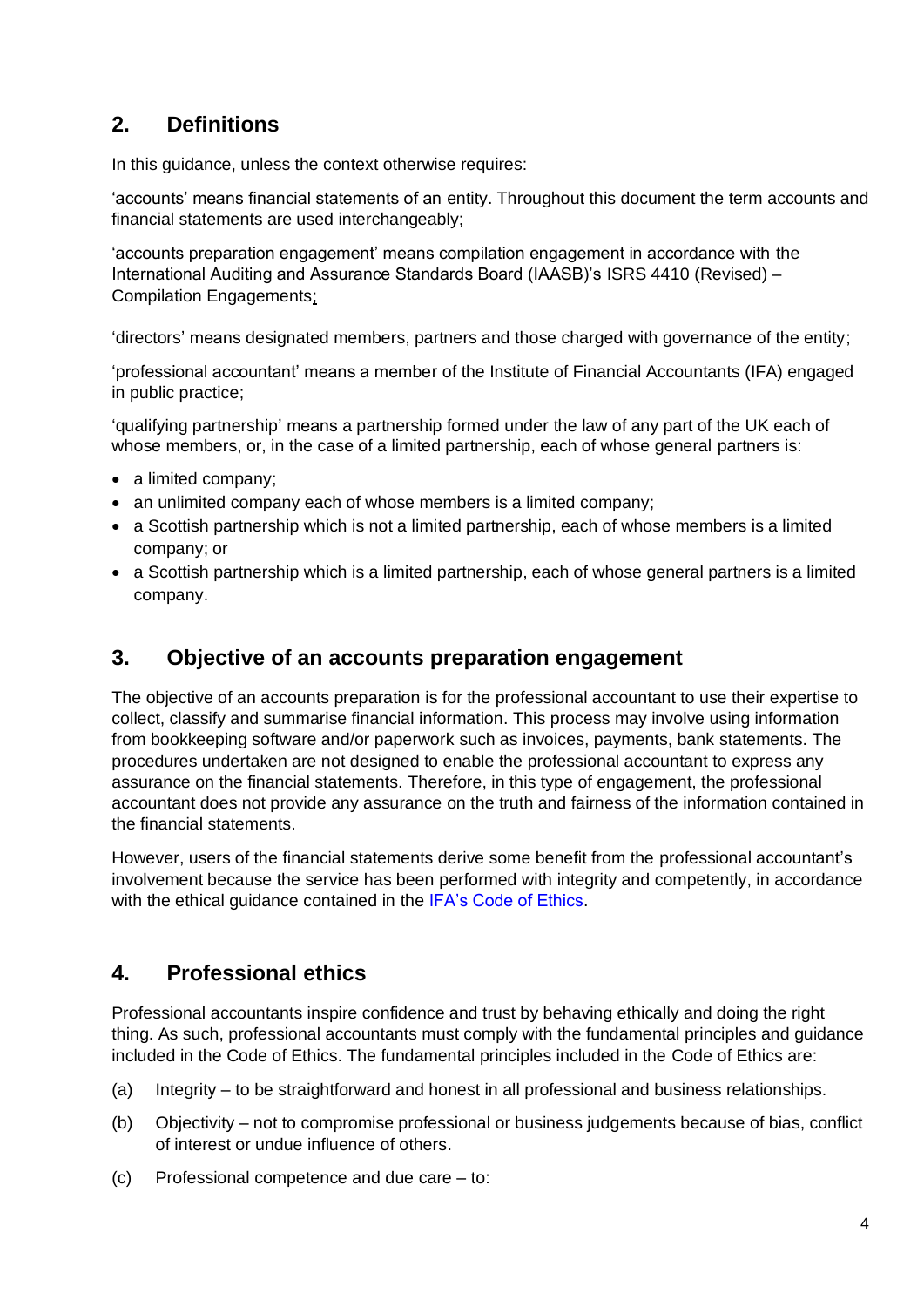- (i) attain and maintain professional knowledge and skill at the level required to ensure that a client or employing organisation receives competent professional service, based on current technical and professional standards and relevant legislation; and
- (ii) act diligently and in accordance with applicable technical and professional standards.
- (d) Confidentiality to respect the confidentiality of information acquired as a result of professional and business relationships.
- (e) Professional behaviour to comply with relevant laws and regulations and avoid any conduct that the professional accountant knows or should know might discredit the profession.

Professional accountants need to consider whether a particular situation or relationship might constitute threats to adherence to the fundamental principles. If the professional accountant determines that the identified threats to compliance with the fundamental principles are not at an acceptable level, the professional accountant shall address the threats by eliminating them or reducing them to an acceptable level.

Of particular relevance to these types of engagements are the principles of integrity and objectivity. The independence requirements that apply to audit and assurance engagements are not relevant to accounts preparation engagements.

The part of the Code dealing with integrity (paragraph R111.2) highlights that a professional accountant shall not knowingly be associated with reports, returns, communications or other information where the professional accountant believes that the information:

- contains a materially false or misleading statement;
- contains statements or information provided recklessly; or
- omits or obscures required information where such omission or obscurity would be misleading.

If a professional accountant provides a modified report in respect of such a report, return, communication or other information, the professional accountant is not in breach of the fundamental principle of integrity.

When a professional accountant becomes aware of having been associated with information described in paragraph R111.2 of the IFA Code of Ethics, the professional accountant shall take steps to be disassociated from that information (see section 9.4.3).

The part of the Code that deals with objectivity highlights that the objectivity of the professional accountant may be influenced by family and other personal or business relationships, loans, beneficial interested in shares and other investments, gifts and hospitality and any other conflicts of interest.

Further guidance is available in sections 310 and 340 of the [IFA Code](https://www.ifa.org.uk/media/1185019/IFA-Code-of-Ethics-effective-March-2020.pdf) of Ethics.

# <span id="page-4-0"></span>**5. Content of accounts**

#### <span id="page-4-1"></span>**5.1 General considerations**

Irrespective of the nature of the accounts produced, accounts should be a well-presented, include a front cover, a contents page and it should be made clear in a prominent position that the accounts are *'unaudited'*.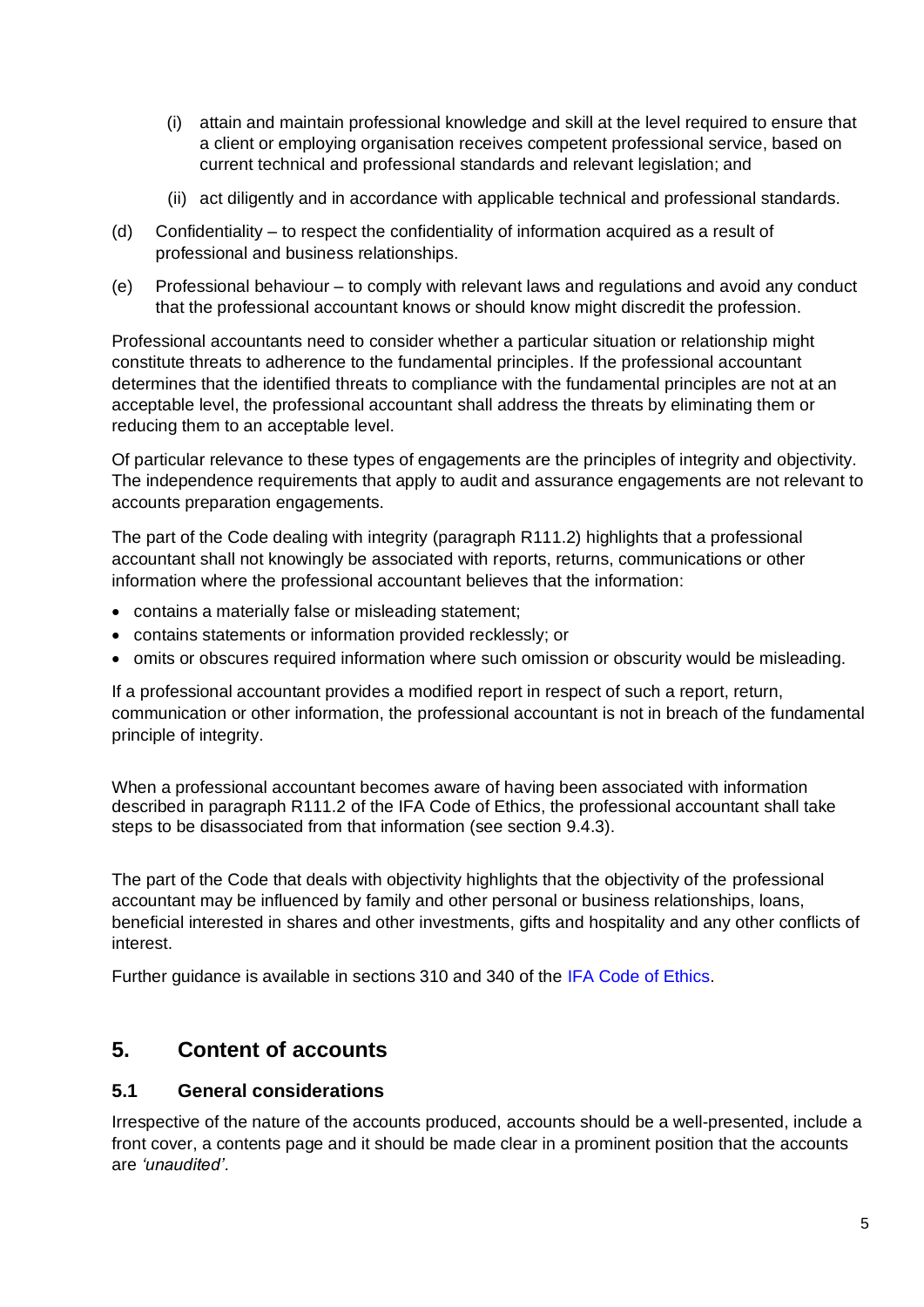Comparatives should be given, as should page numbers, and the financial statements should be cross-referenced to supporting notes (where they exist).

If comparatives have been restated, then the column headings on all affected financial statements and notes should be annotated as 'restated'.

Irrespective of any legal requirement, where an entity has a formal constitution it is vital that this is checked to see if it 'imposes' any additional financial reporting (or auditing) requirements.

## <span id="page-5-0"></span>**5.2 Limited companies, community interest companies, qualifying partnerships and limited liability partnerships**

With the exception of public limited companies (PLCs), these entities are legally required to produce annual accounts and file them at Companies House within nine months of the year end.

Particularly regarding limited companies, community interest companies (CICs), qualifying partnerships and limited liability partnerships (LLPs), it is essential to determine which financial reporting regimes are available to the client, and then to discuss with the client the options and which regime the client wishes to follow.

These entities have a choice of which financial reporting regime they follow. The decision as to which financial reporting regime is adopted should be made by the directors of the entity. While an professional accountant can provide advice to their clients regarding reporting regimes, it would be unethical for an accountant to determine or dictate which regime a client follows. Confirmation of this discussion with the client should be documented and an appropriate clause added in the letter of engagement confirming the financial regime under which the financial statements will be prepared.

Depending on the client's eligibility most IFA members prepare accounts based on:

- [FRS 105 The Financial Reporting Standard applicable to the Micro-entities Regime](https://www.frc.org.uk/accountants/accounting-and-reporting-policy/uk-accounting-standards/standards-in-issue/frs-105-the-financial-reporting-standard-applicabl) (FRS 105); or
- [FRS 102 The Financial Reporting Standard applicable in the UK and](https://www.frc.org.uk/accountants/accounting-and-reporting-policy/uk-accounting-standards/standards-in-issue/frs-102-the-financial-reporting-standard-applicabl) Republic of Ireland Section 1A (the small entity regime).

Accountancy practices have a duty of care to ensure that an appropriate financial reporting regime is followed by the entity. For example, if a client was clearly not a micro entity then it would be unethical for an professional accountant to prepare and file accounts under the FRS 105 micro entity regime.

Other points to note:

- whilst not specifically prohibited, given the nature of CICs it is unlikely that preparation of micro accounts would be comparable with the 'transparency' ethos of this sector.
- Limited liability partnerships (LLPs) which follow the micro entity regime are exempt from complying with the [Statement of Recommended Practice –](http://www.ccab.org.uk/documents/updated2018LLPsFinalSORP.pdf) Accounting for Limited Liability. Those that follow the micro entity regime are only required to make disclosures about how loans and other debts due to members rank in relation to other unsecured creditors (paragraphs 63 and 64 of this SORP). The SORP also encourages small LLPs to include a reconciliation of movements in 'Members' other interests' and 'Loans and other debts due to members'.

#### **5.2.1 Micro-entities regime**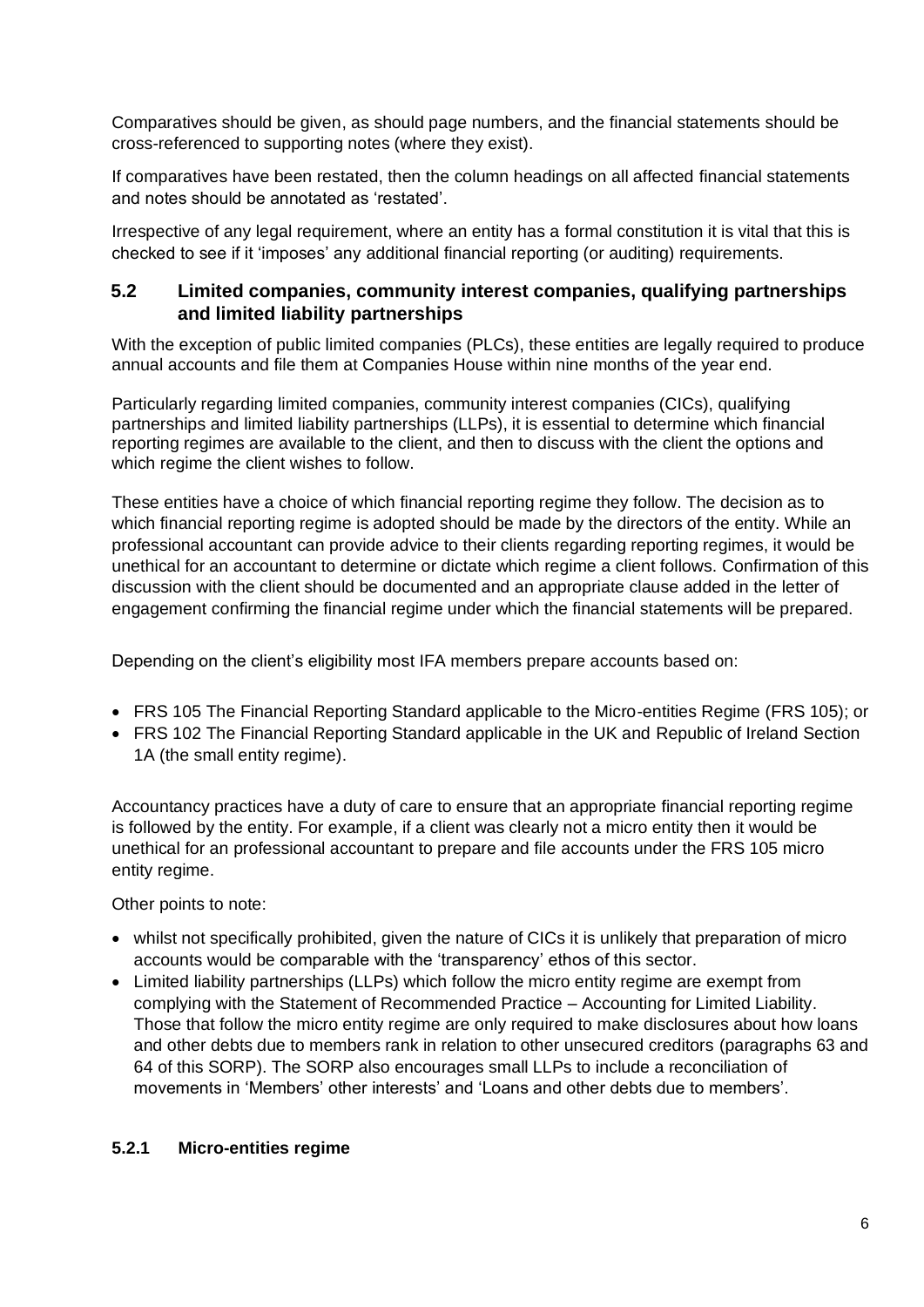Companies and other entities may choose to prepare and file their accounts in accordance with the small companies regime or the micro-entities regime, subject to meeting the relevant criteria. There is no requirement for shareholder approval when an entity chooses to apply the micro-entity regime. It is for the directors to decide whether or not they want to take advantage of this option to apply the micro-entity regime.

#### **Eligibility**

An entity meets the qualifying conditions for a micro-entity if it meets at least two out of three of the following thresholds:

- Turnover not more than £632,000 (adjusted for periods longer or shorter than 12 months).
- Balance sheet total not more than £316,000.
- Average number of employees not more than 10.

The turnover limit is adjusted proportionately if the financial year is longer or shorter than twelve months. For the first financial year of the entity, it needs only meet the qualifying conditions in that year to qualify as a micro-entity.

After the first financial year of the entity, the criteria must be met in two consecutive years for an entity to qualify as a micro-entity and must be exceeded in two consecutive years to cease to qualify.

Any entity that is excluded from the small companies' regime (or small LLPs regime) may not apply FRS 105. In addition, the following types of entity are excluded from being treated as a micro-entity:

- charitable companies;
- investment undertakings:
- financial institutions;
- subsidiaries that are fully consolidated in group accounts; and
- parent companies that prepare group accounts.

#### **Choosing to apply the micro-entity regime**

Micro-entity accounts are very simple: there is no requirement for any type of a directors' report, the profit and loss account and balance sheet are akin to 'standard forms', and there are no 'separate' notes and the accounts are presumed in law (Companies Act 2006) to give a true and fair view. However, all micro-entities will have to disclose between two and four notes on the face of the balance sheet.

There is no micro-entity filing regime. Micro-entities can, if they wish, take advantage of the small company filing regime, meaning that the profit and loss account does not need to be filed at Companies House. This process is colloquially known as 'filleting'.

However, just because an entity can follow this regime doesn't always mean that it is appropriate to do so. As noted above micro-entity accounts show very little information, and whilst this has the advantage of protecting privacy it does mean that the accounts from a commercial point of view are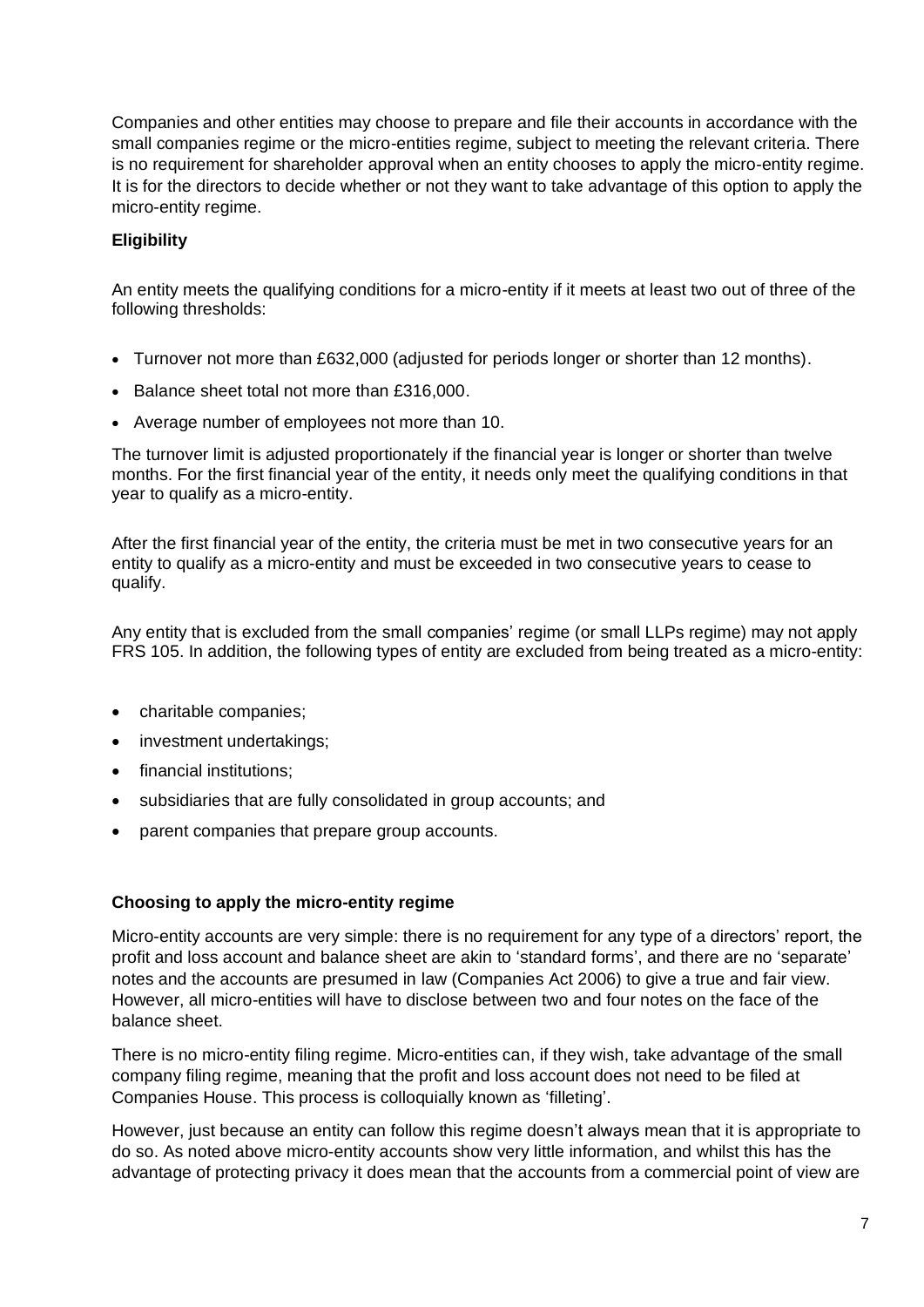extremely limited. For example, current and potential creditors and lenders may require more information that is available in the micro-entity accounts. If clients wish to have more detailed financial information, then there is not a problem in producing additional management pages which are appended to the statutory micro entity accounts as long as they are annotated as such. However, what cannot be done is to produce accounts for the shareholders under the small company regimes and then file micro-entity accounts at Companies House. It is only possible to file a redacted (filleted) version of the information that was presented to the shareholders.

If the client chooses to include information in its accounts in addition to the minimum accounting items in the micro-entity regime, care will need to be taken that the relevant provisions of Section 1A of FRS 102 have been followed. This may require manual adjustments if accounts are prepared using software packages. Therefore, in such circumstances, it might be more appropriate that the client applies the small-entity regime.

It is recommended that professional accountants discuss with the client the potential benefits and other factors before the client decides to apply the micro-entity regime. Areas to discuss include:

- Will the entity's credit rating be adversely affected and is this of commercial significance?
- Is the entity or those charged with governance looking to raise finance in the near future, and will this be adversely affected?
- Are the owners of the business considering selling it in the next few years, and will only having micro-entity accounts adversely affect the marketability of the entity?
- If the entity is an LLP, does the members' agreement restrict the use of the micro-entity regime?
- Are there any banking or loan covenants that restrict the use of the micro-entity regime?
- Is the entity going to have a statutory audit? Whilst technically it is possible to audit microentities, most registered auditors are not comfortable doing so.
- Will the simplicity of this regime suit the client? The accounting requirements are relatively simple, but this simplicity leads to rigidity, for example, development costs cannot be capitalised, it is not possible to revalue any assets, interest cannot be capitalised into the carrying value of any assets, and promotional stock needs to be expensed.
- Is the format of the profit and loss account in the micro-entity regime suitable for the client? The micro-entity regime is likely to be more suitable for a manufacturing entity than a service-based entity;
- Where the client requires additional information, would it be a more cost-effective option just to produce small company accounts?
- If the entity is growing and will quickly cease to be a micro-entity would it be better to adopt the small company regime from day one as opposed to having to deal with the transition to FRS 102 in a couple of years' time?

## **5.2.2 Small-entities regime**

## **Eligibility**

The Companies Act 2006 (CA 2006) sets out the qualifying criteria to determine whether an entity can take advantage of the small companies regime when preparing its annual reports and accounts. Certain types of entity are excluded from the regime, as are members of an ineligible group, and there are size thresholds to be met.

Micro-entities are a sub-category of small companies and there are additional criteria to be met. For more information on the criteria see 5.2.1.

A company or LLP may follow the small-entity regime if it satisfies **all** of the following criteria: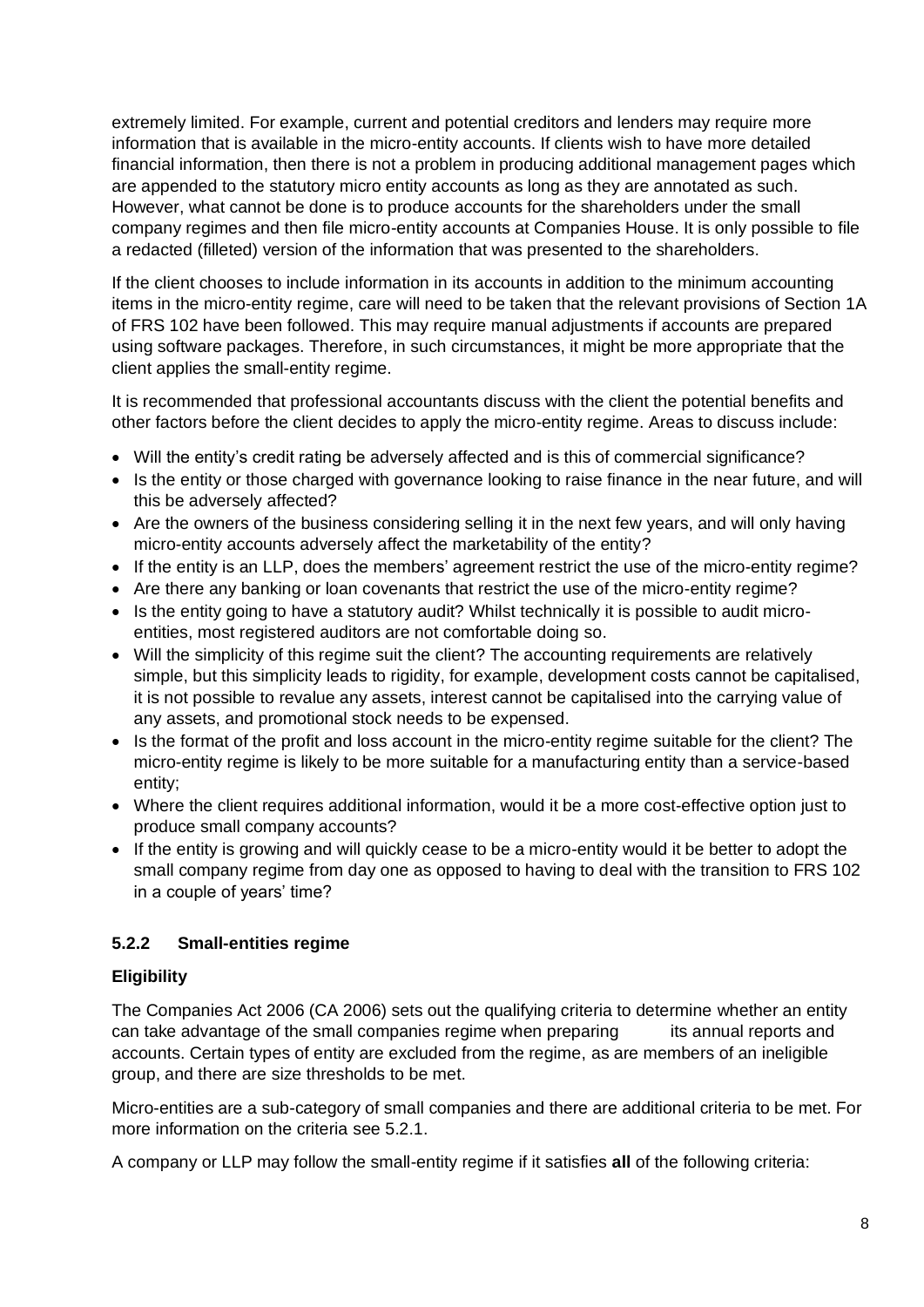- It meets the relevant size criteria (CA 2006, s 384A). In the first period of account this means that two out of three of the following threshold conditions are met:
	- turnover not more than £10.2m (on an annualised basis);
	- gross assets (legislation actually refers to 'balance sheet total', however, this means gross assets) not more than £5.1m; and
	- employees not more than 50.

In subsequent accounting periods, the criteria are slightly more complex. If in the first period of account an entity was small then it will continue to be small, unless it has breached the size criteria above for two consecutive accounting periods (i.e. there is a year of grace). However, if in the first period of account the entity was medium, for example, it would not be eligible to adopt the smallentity regime until the criteria have been met for two consecutive accounting periods.

- At no time during the period the entity was:
	- A plc.
	- An authorised insurance company.
	- A banking company.
	- An e-money issuer.
	- Markets in Financial Instruments Directive 2004/39/EC (MiFID) investment firm.
	- An Undertakings for the Collective Investment in Transferable Securities (UCITS) management company.
	- An entity carrying on an insurance market activity (this does not mean that insurance brokers are precluded from small company exemptions unless they are MiFID).
- A no time during the year the entity was a member of a group that contained:
	- A traded company (being an entity with shares traded on an EEA regulated market).
	- An authorised insurance company.
	- A banking company.
	- An e-money issuer.
	- MiFID investment firm.
	- An UCITS management company.
	- An entity carrying on an insurance market activity (this does not mean that insurance brokers are precluded from small company exemptions unless they are MiFID).
- The company did not head a group which failed to meet the small group criteria (the small group criteria is calculated in the similar way as an individual company criterion, the only difference is that entities are allowed to meet the turnover and the gross assets criteria's on either a net or gross basis. Gross is simply calculated by adding together the figure in each company, net is calculated by excluding intra group transactions and balances.

#### **Choosing to apply the micro-entity regime**

This involves producing accounts based on the measurement principals of [FRS 102 The Financial](https://www.frc.org.uk/accountants/accounting-and-reporting-policy/uk-accounting-standards/standards-in-issue/frs-102-the-financial-reporting-standard-applicabl)  [Reporting Standard applicable in the UK and Republic of Ireland,](https://www.frc.org.uk/accountants/accounting-and-reporting-policy/uk-accounting-standards/standards-in-issue/frs-102-the-financial-reporting-standard-applicabl) and following the disclosure requirement of Section 1 of the Standard.

Annual accounts will comprise of:

- director's report;
- profit and loss account;
- balance sheet;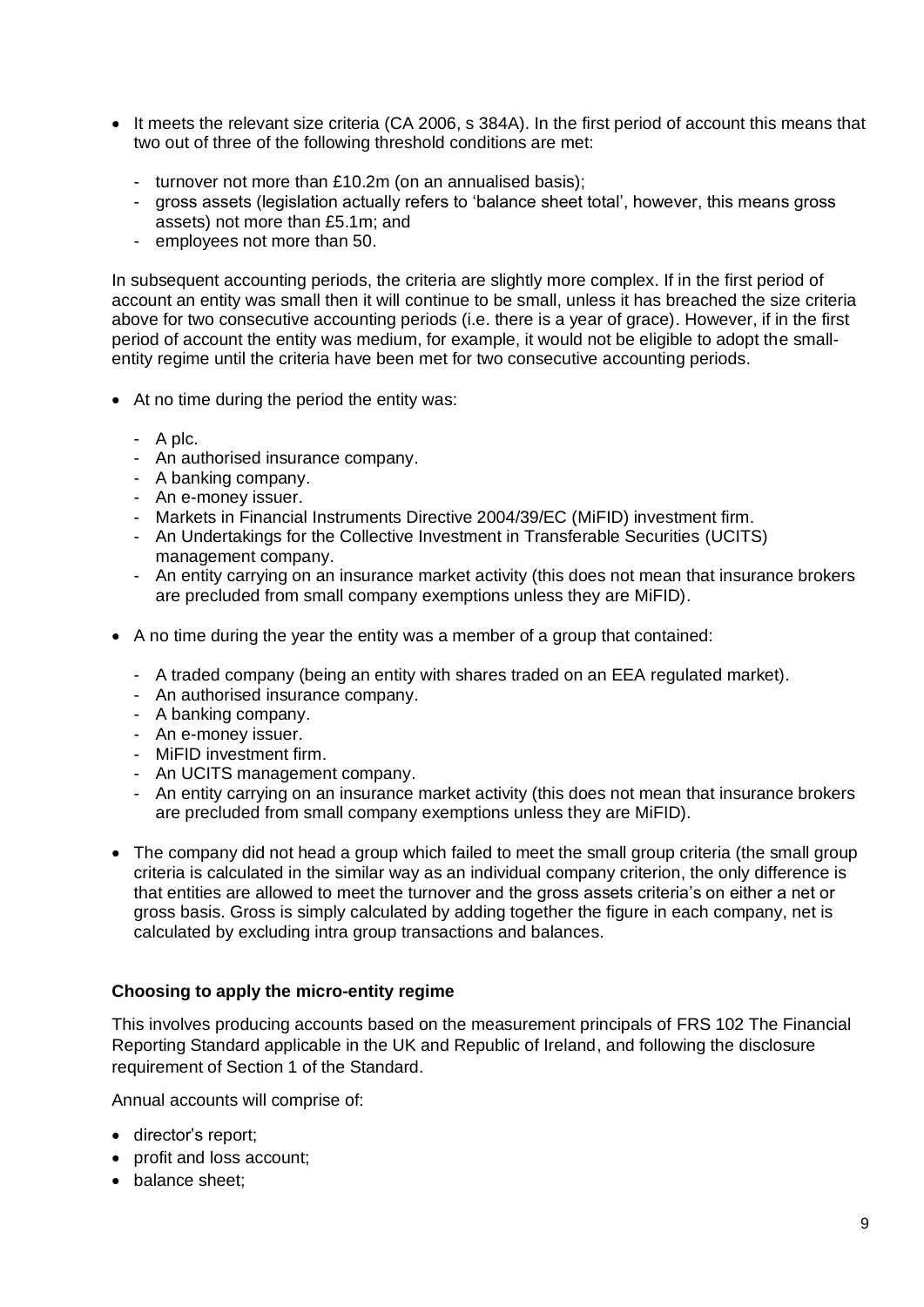- accounting policy; and
- notes to the accounts.

Section 1A contains a number of mandatory disclosures which must be given, it then includes disclosures with are recommended.

If the recommended disclosures are given then this potentially involves presenting two further prime statements:

- statement of comprehensive income; and
- statement of charges in equity.

Even when the mandatory disclosures are given in association with the recommended disclosures then a set of accounts still might not show a true and fair view, for example, if your client had a very significant provision then no disclosures would be required specifically by either the mandatory nor recommended disclosures. However, the Standard also notes that preparers of accounts must have regard to all of the disclosure required for large companies if they are necessary to give a true and fair view. Thus, there is always a risk to practitioners of preparing accounts under the small company regime, as noted above no similar risks arise where you follow the micro regime.

Regarding terminology, there are implications (the adaptive formats regime under the Companies Act is triggered) of using IFRS-based terminology, so the simplest option is to carry on using the following terms, profit and loss account, balance sheet, stock, debtors, creditors, tangible fixed assets.

Directors have a choice whether to have prepared for the shareholder 'full' FRS 102 Section 1 A accounts or abridged accounts. It is not possible to prepare 'full' FRS 102 accounts and then file abridged accounts. To prepare abridged accounts directors need to obtain an annual resolution from the shareholders. It is possible to abridge the profit and loss account, or the balance sheet or both. There is little commercial benefit in abridging the profit and loss account as in the majority of cases it will not be filed at Companies House. Abridging the balance sheet removes all of the analysis notes, however, the 'total' column is still needed from the notes which support tangible fixed assets, investment properties, intangible fixed assets and fixed investments.

Whichever set of financial statements is presented to the shareholder can also be filed at Companies House. Alternatively, the directors can take advantage of the small company filing regime and remove the directors' report, the profit and loss account and the notes that support the profit and loss account. This process is colloquially known as 'filleting', and legally known as redaction.

## <span id="page-9-0"></span>**5.3 'Traditional' partnerships and limited partnerships formed under the 1907 Act which do not meet the definition of a qualifying partnership**

Ultimately, these accounts will be used as backing for tax computations and to provide management information. For tax purposes, the debits and credits should be based on either the measurement principles of FRS 105 or FRS 102.

For these types of partnerships there are no specific legal requirements regarding the format of the accounts produced. As noted in section 5 above there are a number of general considerations that practitioners should have regard to.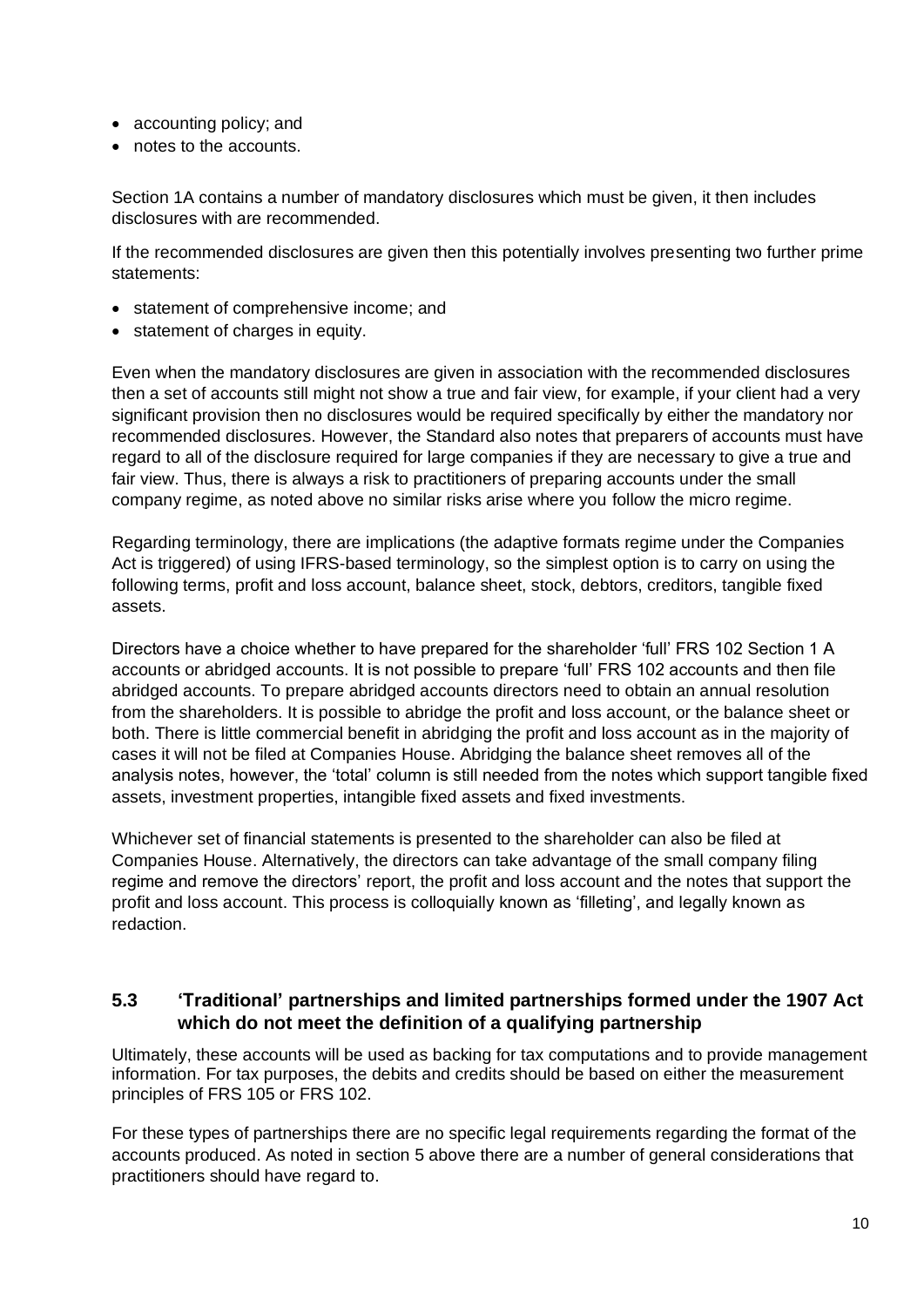Normally, the accounts should consist of the following as a minimum:

- profit and loss account;
- balance sheet:
- a tabular note containing details of movements in the partners' current account, for each partner individually, and in total;
- a tabular note (if applicable) containing details of movements in the partners' capital account, for each partner individually; and in total; and
- a basis of preparation note.

It is desirable that the profit and loss account and the balance sheet are based on Companies Act formats.

The basis of preparation note should not refer to the accounts being prepared in accordance with *'generally accepted accountants standards'* 'or '*UK generally accepted accountants standards*' as this is meaningless. Instead, there should be reference to them being prepared either based on the measurement principles of FRS 102 or FRS 105. The caveat '*measurement principles'* is needed, as these accounts are unlikely to contain all of the disclosures required by FRS 102, for example.

It is recommended by the IFA that accounting policies are disclosed, and depending on the complexity of the client and the amount of analysis given on the face of the balance sheet, it may also be desirable to have a suite of supportive balance sheet notes.

It is not uncommon to find accounts for partnerships and sole traders often including un-amortised goodwill or un-depreciated buildings. Ideally, these accounting treatments should be avoided since FRS 105 and FRS 102 requires capitalisation and amortisation of goodwill over the expected useful economic life. There is no option for goodwill to have an indefinite useful economic life.

It will be vital that the exact format of the accounts is discussed with the client in advance of their production, and fully documented in writing, maybe in the letter of representation if one is prepared.

## <span id="page-10-0"></span>**5.4 Sole traders and trusts**

The guidance in section 2.3 will generally apply to sole traders and trusts. However, where trust accounts are prepared then practitioners may want to consider following the guidance issued by the Society of Trust and Estate Practitioners (STEP), S[TEP Accounting Guidelines for the Preparation of](https://www.step.org/knowledge/step-books)  [Trust and Estate Accounts in England & Wales.](https://www.step.org/knowledge/step-books)

#### <span id="page-10-1"></span>**5.5 Charities (unincorporated, charitable companies and charitable incorporated organisations (CIOs))**

All charitable companies (irrespective of income) need to file accounts with Companies House within 9 months of the year end and with the Charity Commission within 10 months of the year end.

All CIOs (irrespective of income) are required to file accounts with the Charity Commission within 10 months of the year end.

Unincorporated charities need to file accounts with the Charity Commission within 10 months of the year end only if their gross income exceeds £25,000.

Unincorporated charities and CIOs with gross income of more than £250,000 during the financial year, and all charitable companies, must prepare their accounts on the accruals basis in accordance with the [Charities Statement of Recommended Practice \(FRS 102\)](https://www.gov.uk/government/publications/charities-sorp-2005) (Charities SORP). They contain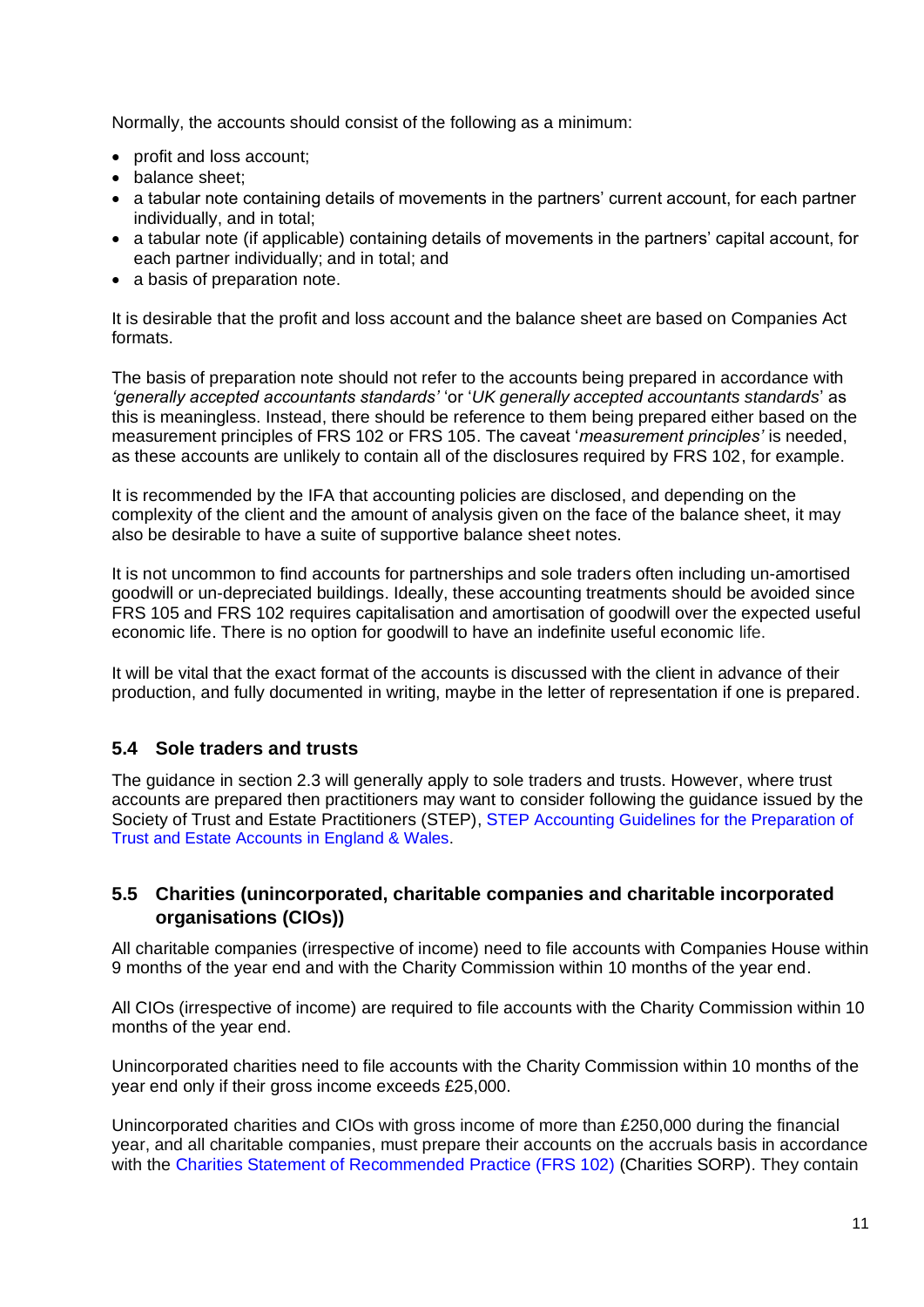a balance sheet, a statement of financial activities and explanatory notes. These accounts are required in accountancy terms to show a 'true and fair view'.

Where an unincorporated charity or CIO has a gross income of £250,000 or less during the year. they are entitled to use receipts and payments for preparing accounts. This consists of an account summarising all money received and paid out by the charity in the financial year, and a statement giving details of its assets and liabilities at the end of the year. Charitable companies are not allowed by company law to adopt this method.

Where a charity is entitled to prepare receipts and payments this still might not be possible, due to a clause in its constitution, a direction from the Charity Commission, or commercial issues such as clauses in grant documentation or a banking covenant.

Further information is available on the [Charity Commission website.](https://www.gov.uk/government/publications/charity-reporting-and-accounting-the-essentials-cc15b/charity-reporting-and-accounting-the-essentials) Although the accounts and filing requirements are similar for charities operating in Scotland and Northern Ireland, professional accountants preparing accounts for charities in these jurisdictions should be familiar with the requirements from [OSCR](https://www.oscr.org.uk/) for Scotland and [CCNI](https://www.charitycommissionni.org.uk/) for Northern Ireland.

Please note that professional accountants preparing accounts for charities which require independent examinations will need to take into account the [Charity Commission's guidance on](https://www.gov.uk/government/publications/independent-examination-of-charity-accounts-examiners-cc32) [independent examinations](https://www.gov.uk/government/publications/independent-examination-of-charity-accounts-examiners-cc32) to determine whether the professional accountant can be involved in the preparation of accounts as well as conducting the independent examination. For example, a professional accountant might be able to perform both types of engagements if they prepare financial statements from a trial balance and are not involved in writing up accounting records.

## <span id="page-11-0"></span>**6. Defining the terms of the engagement**

There should be a clear understanding of the terms of the engagement between the professional accountant and the client. An engagement letter includes information on the objective and scope of the engagement, directors' and professional accountant's responsibilities, management representations, form and content of the report to be issued. Having an engagement letter confirms the client's agreement of the engagement and the professional accountant's acceptance of the appointment which avoids any misunderstandings.

The IFA's [Framework for Regulation and Best Practice](https://www.ifa.org.uk/media/790920/Regulation-framework-and-code-of-best-practice-Final.pdf) states that 'members engaged in public practice must issue terms of engagement (usually an engagement letter) to clients at the commencement of their engagement'. The IFA has issued guidance notes and a [suite of proforma](https://www.ifa.org.uk/technical-resources/engagementletters)  [letters of engagement](https://www.ifa.org.uk/technical-resources/engagementletters) which can be tailored as appropriate.

# <span id="page-11-1"></span>**7. Responsibility of directors**

The professional accountant may wish to obtain a letter of representation confirming the responsibilities of directors for the accuracy and reliability of the information provided (see section 11.6).

In the case of a company, Companies Act 2006 requires directors to:

- keep adequate accounting records and preparing accounts which give a true and fair view;
- select suitable accounting policies and then apply them consistently;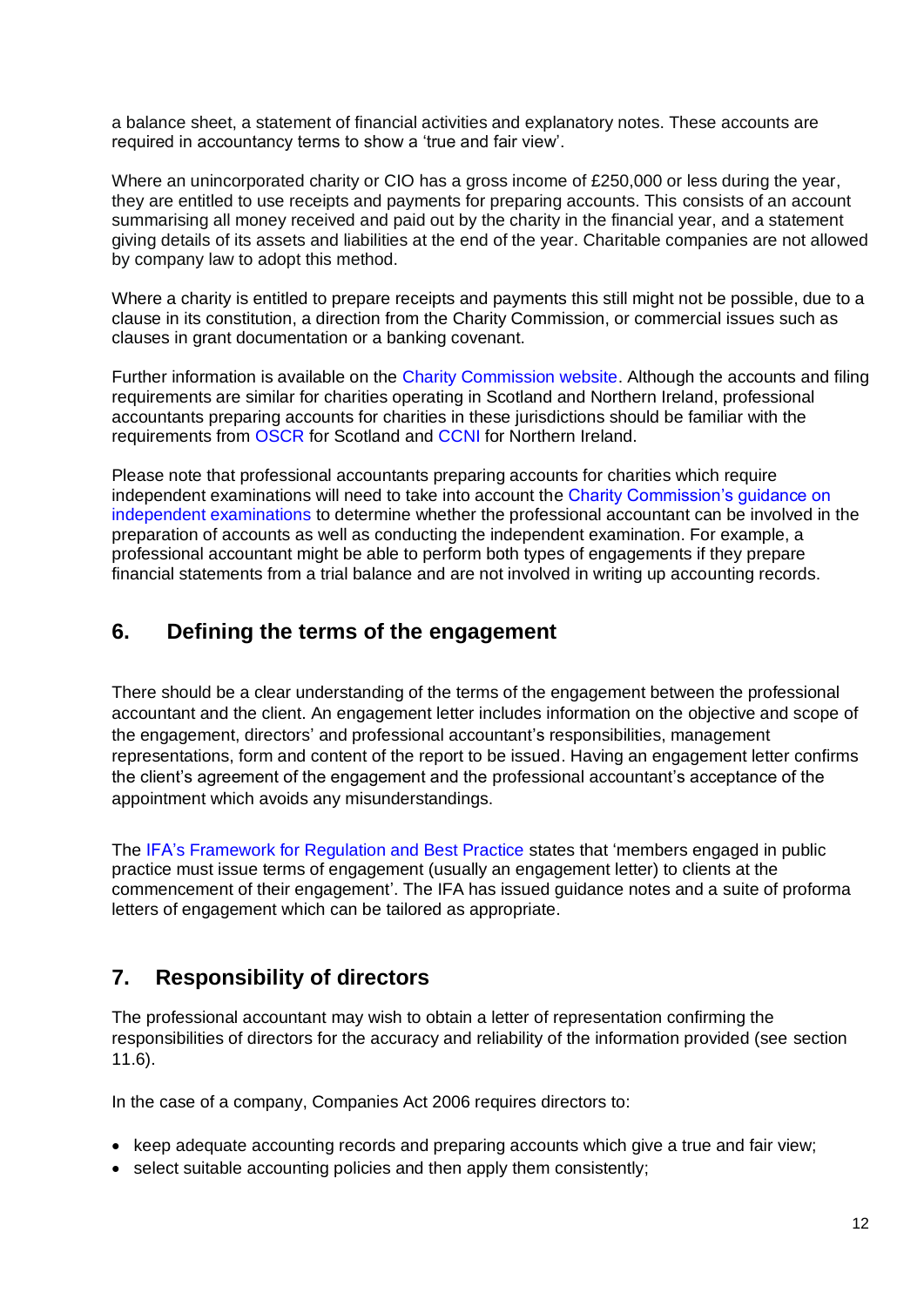- make judgements and estimate that are reasonable and prudent;
- state whether applicable UK accounting standards have been followed, and any material departures disclosed and explained in the financial statements; and
- prepare accounts on a going concern basis unless it is inappropriate to presume that the company will continue in business (see section 11.3).

The directors are also responsible for safeguarding assets of the entity and for taking steps for the prevention and detection of fraud and other irregularities. Engaging professional accountants to compile financial statements does not relieve directors of this responsibility nor does it provide assurance on the adequacy of systems and controls or the incidence of fraud.

# <span id="page-12-0"></span>**8. Management approval of accounts**

The directors are responsible for the financial statements. Financial statements should be approved and signed by the directors (or in the case of an LLP by a designated member on behalf of members) before the professional accountant signs the financial statements. Directors' approval is normally evidence by a signature on the balance sheet which states the name of the director signing the accounts on behalf of the board. If a balance sheet is not presented, for example, financial statements are prepared under the micro-entities regime, then the statement should be on the face of the profit and loss account or income and expenditure account.

The directors of companies which are audit exempt are required to acknowledge, on the face of the balance sheet, their responsibilities for complying with the requirements of the Companies Act 2006 with respect to accounting records and the preparation of accounts in accordance with the provisions applicable to companies as well as the entitlement of the company to be exempt from audit.

Where the client signs the annual report in several places, such as is the case with a small company with more than one director, then it is good governance if the signatures are not all those of the same director/designated member.

Example balance sheet statements to be included in the financial statements regarding directors responsibilities and audit exemption for different entities can be found in Appendices 4, 5,6,7 and 8.

# <span id="page-12-1"></span>**9. Planning**

## <span id="page-12-2"></span>**9.1 Introduction**

It is important to plan all engagements. This will determine the overall objectives and determine how these will be achieved. The extent of planning required will depend upon the size and complexity of the client's business and the professional accountant's experience of the business.

## <span id="page-12-3"></span>**9.2 Planning document**

A basic planning document should be prepared, which documents the following:

- background information about the client (which could be documented on a permanent file);
- reporting regime for the financial statements being prepared;
- key issues to be considered such as what financial regime is to be adopted, whether an independent examination or audit is required and ethical considerations;
- records prepared by the client;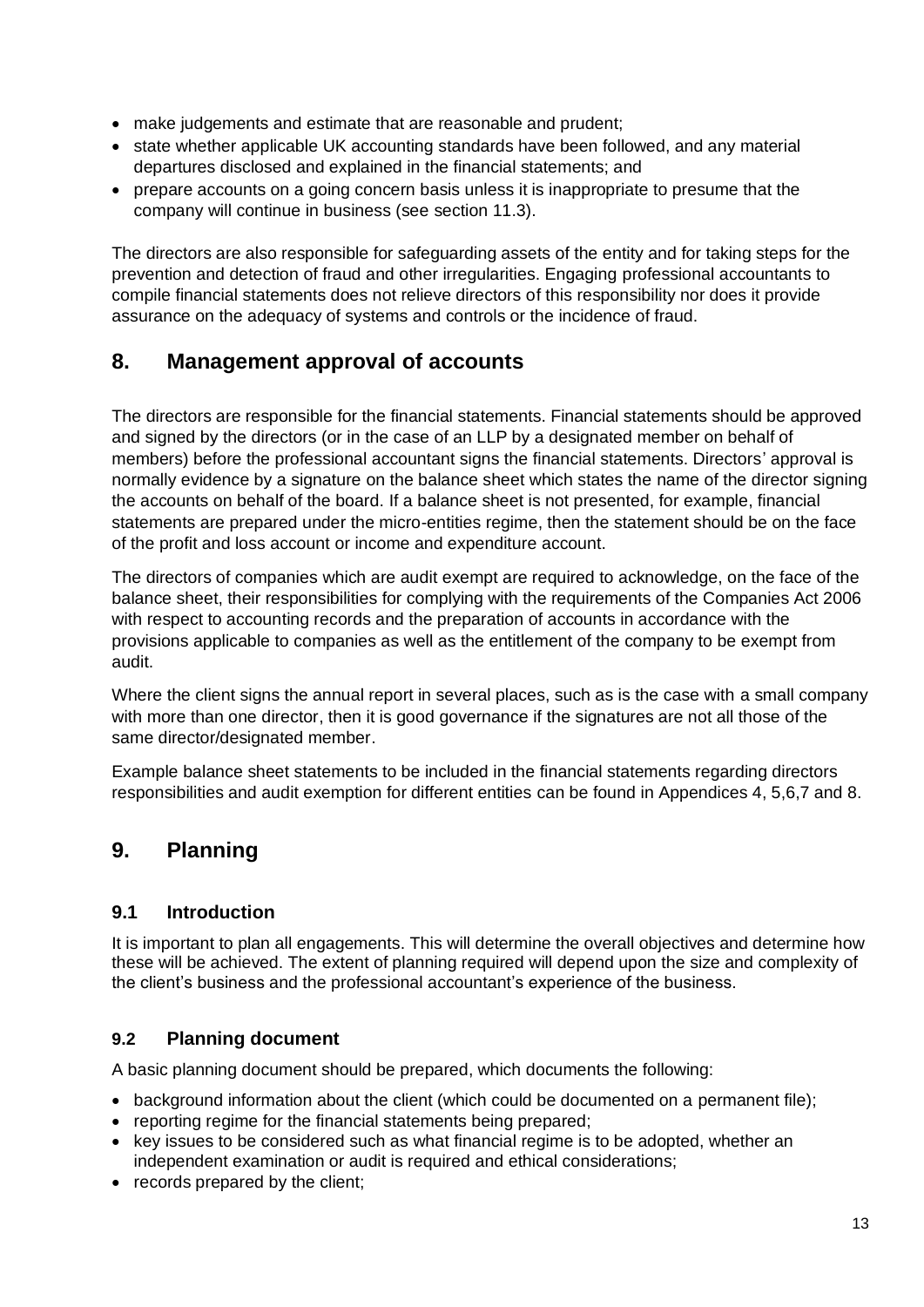- the work that your practice needs to be undertaken;
- evidence that staff have been briefed, including a summary of the areas that have been discussed (unless the whole file is being prepared by the principal of the practice).

#### <span id="page-13-0"></span>**9.3 Background information about the client**

Sufficient background information must be obtained about the client's business to ensure that the approach can be appropriately planned. This would include details of their business obiectives. operations, premises, customers, suppliers, financing, key personnel, and accounting system.

This information could be recorded on the assignment plan for a very simple client or in a permanent file or permanent section of the current file which is rolled forward year on year. Permanent information should comprise of:

- background information;
- a signed letter of engagement;
- any documents of a permanent nature, such as a completion statement for properties, significant lease agreements etc;
- statutory information such as the entity's constitutional documents; and
- a description of the accounting records (including internal controls).

Where the practice is not in frequent contact with the client, there should be communication with the client to ensure that there have been no developments which has a significant impact of the accountancy assignment or the anti-money laundering risk assessment relating to the client. Further information on anti-money laundering is available on the [IFA's website.](https://www.ifa.org.uk/technical-resources/aml)

#### <span id="page-13-1"></span>**9.4 Key issues to be considered**

#### **9.4.1 Reporting regime**

The different reporting regimes for entities are discussed in section 5 of this guidance. It is imperative that the client understands the reporting regimes under which the accounts are being prepared and that, if a choice is available to the client regarding reporting regimes, this choice is discussed with them. If a choice of financial regime is available, the directors of the entity should make a decision regarding which financial reporting regime to adopt not the professional accountant.

#### **9.4.2 Determining whether an audit or other form of assurance is required**

IFA members are not able to undertake audit assignments. Whilst there is no reason why a member firm could not prepare the annual accounts and another practice of registered auditors could undertake the audit, the client may prefer to be serviced by only one firm of professional accountants.

If the client is very small, is not part of a group and has a standard Table A Companies Act 2006 memorandum and articles of association then it is relatively safe to assume that they are audit exempt, and answering a few simple questions on the Example Control Record in Appendix 1 should suffice.

If, however, there is any doubt then a detailed entitlement to audit exemption checklist should be obtained and completed.

The professional accountant should also consider whether other types of assurance are required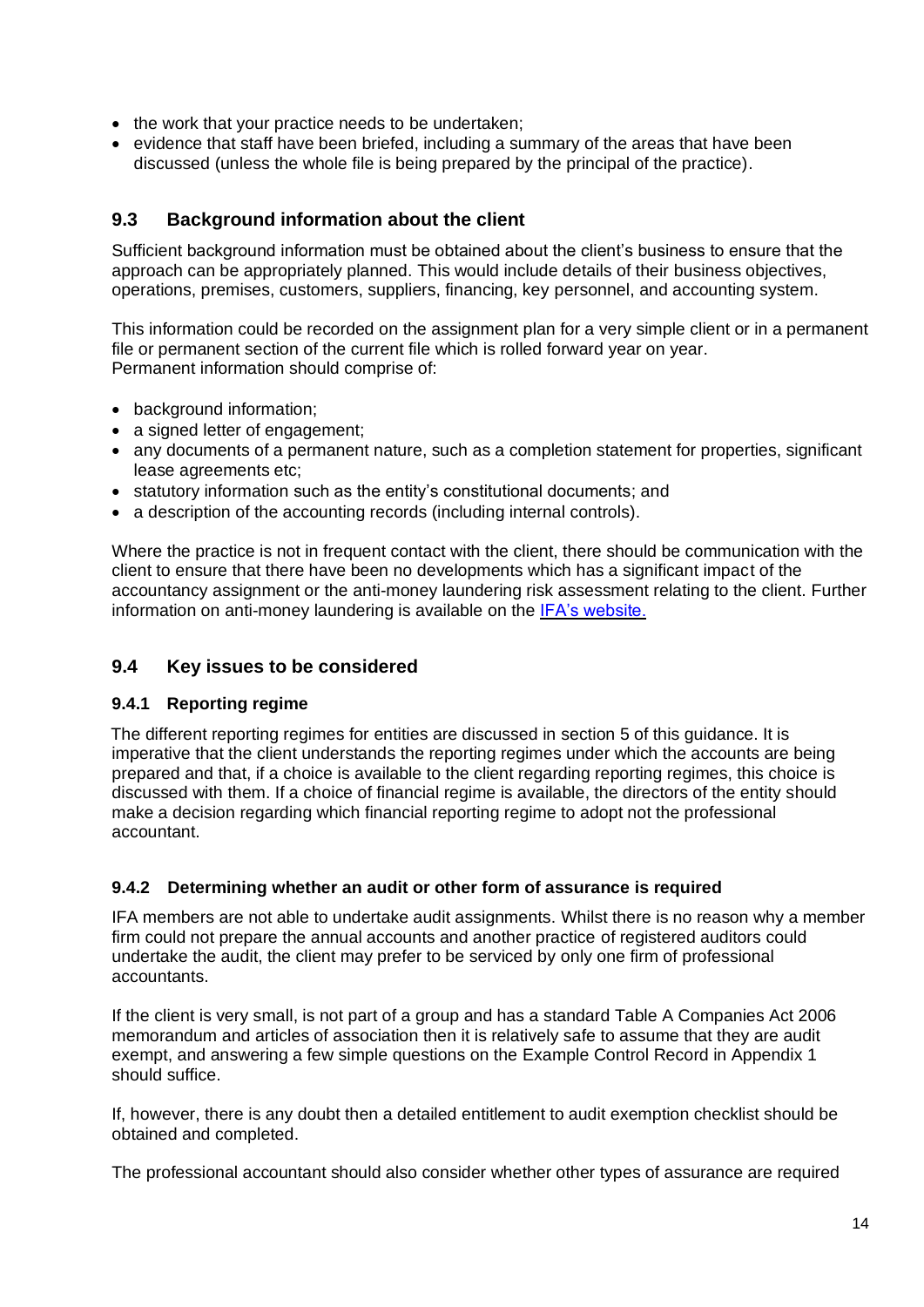such as an independent examination for a charity. Further information on independent examinations is available in the Charity Commission, OSCR and CRNI websites depending on the relevant jurisdiction of the charity.

#### **9.4.3 Ethical considerations**

During the course of the engagement, the professional accountant may become aware that information supplied by management is misleading, incorrect or incomplete. For example, incorrect information is provided, or there is inappropriate usage of the going concern basis (see section 11.3) or inadequate disclosures associated with the financial statements.

In such cases, the professional accountant should discuss the issues with the client in order to rectify the concerns. It is important to remember that the directors of a company have a legal obligation to maintain adequate accounting records and where information is missing, the directors are legally obliged to provide such information.

If the matters cannot be resolved with the client and the professional accountant believes that the financial statements are misleading, then the professional accountant should consider withdrawing from this engagement and should not permit their name to be associated with the financial statements. In such circumstances, the professional accountant should explain to their client the reasons for withdrawing from the engagement unless if doing so would breach regulatory and legal requirements, for example, 'tipping off' under the Money Laundering Regulations.

Further guidance is available in section 4 of the [IFA's Code of Ethics.](https://www.ifa.org.uk/media/1185019/IFA-Code-of-Ethics-effective-March-2020.pdf)

#### **9.4.4 Receipt and custody of a clients' accounting records**

Many clients' accounting records maybe accessed online via accounting and bookkepping software packages or alternatively clients may send in an electronic copy of accounting records. However, clients might also send in either backing documents or their entire accounting records in manual format. In these circumstances it is vital that a comprehensive list is made at the time of receipt of all documents received, not only to identify any omissions, but also so there is documentary evidenced of what documents are held and need to be returned to the client by the professional accountant.

It goes without saying that during the time of the assignment these documents must be kept safe, their location should always be documented, and they should be returned to the client promptly once the assignment has been finalised.

#### **9.4.5 Materiality**

On accountancy assignments, materiality should be calculated to ensure that the professional accountant is not associated with misleading accounts by virtue of them containing material errors. Materiality is a useful concept since it helps to:

- direct the work being undertaken, thus ensuring, for example, that time is not wasted calculating trivial prepayments or accruals; and
- justify the approach being adopted, for example, where FRS 102 is being followed often deferred tax is not calculated since it is 'not material'. Having a calculation to support this professional judgement is helpful.

On smaller assignments, a 'ball park' materiality figure could be used, such as £250, £500 or £1,000 on the basis that the client would not care about a figure below this amount.

For larger clients, material should be based on a single financial criterion. This approach is consistent with the calculation of materiality for an audit assignment. It is usual to calculate materiality for an investment company, including property investment companies based on gross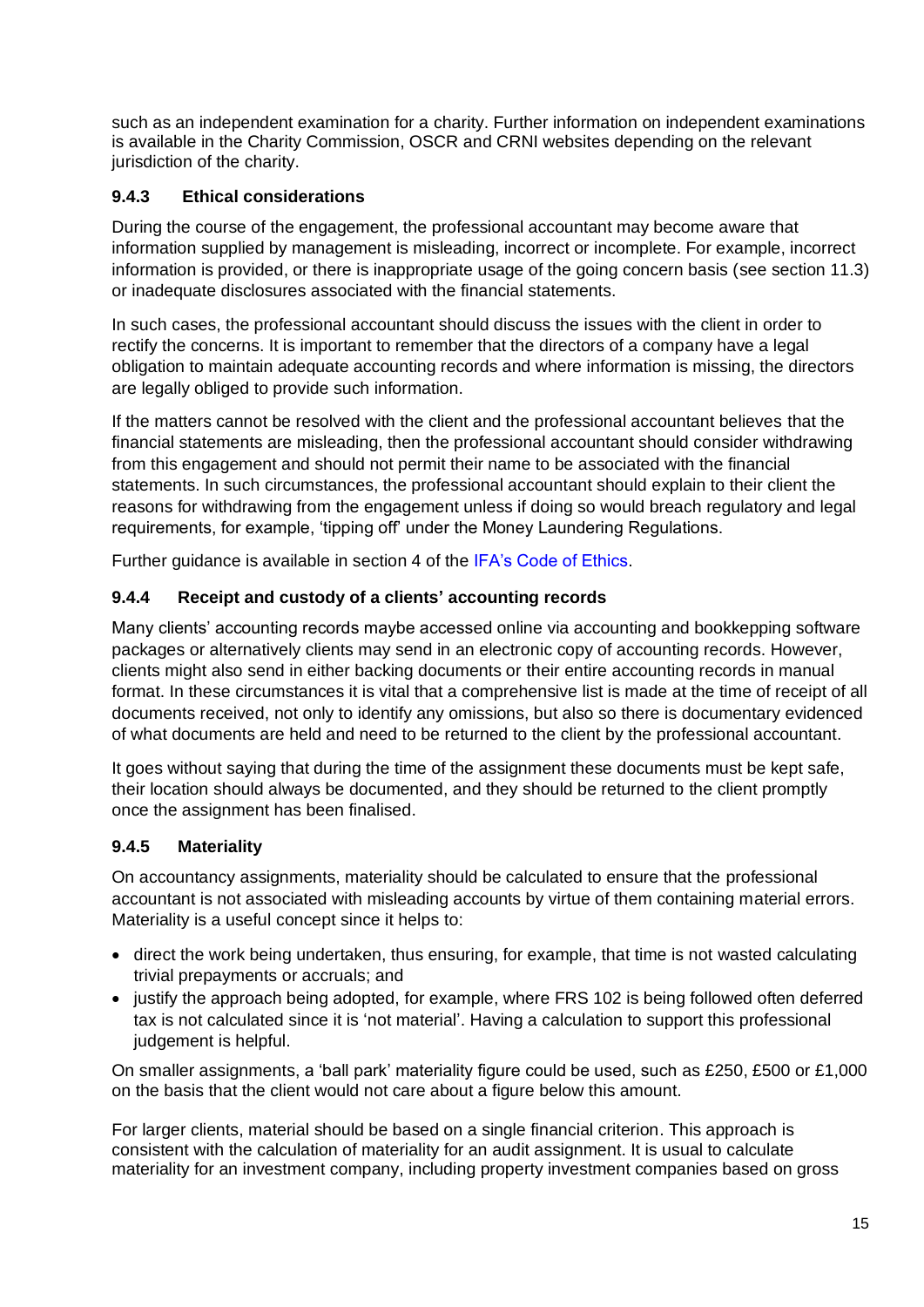assets, a trading company based on profit (or loss) and a charity or a cost centre organisation on expenditure. Turnover might be used as an alternative for a trading company if year on year the profit figure was very volatile.

The table below gives indicative percentages that could be used for the purposes of calculating materiality:

| Gross assets          | 2%    |
|-----------------------|-------|
| <b>Turnover</b>       | $1\%$ |
| <b>Expenditure</b>    | $1\%$ |
| <b>Profit or loss</b> | 10%   |

If profit is chosen then practitioners may determine whether profit before or after tax is used to calculate materiality, or whether it would be more meaningful to use earnings before interest, taxes, depreciation, and amortization (EBITDA). Irrespective of which figure is chosen, generally, exceptional items should be excluded from calculation, and the figure should always be reviewed to ensure that it appears to be reasonable.

Cumulative errors and unprovided items (like potentially deferred tax) should not individually or in aggregate exceed 75% of materiality. It is normal on most accountancy assignments for all errors to be corrected unless they are clearly trifling.

## <span id="page-15-0"></span>**10. Documentation**

The professional accountant should document the work that has been undertaken to demonstrate that the engagement was conducted in accordance with the terms of the engagement and professional obligations. The extent of documentation will vary between clients depending on the nature of the engagement, key issues that arose during the engagement and the complexity of the client's business, risks, accounting procedures and accounting records.

As part of the documentation, it is vital to have lead schedules in the working papers agree to the trial balance and draft accounts. More complex clients will need to have detailed work programmes and working papers, whereas for other clients the work undertaken could be adequately summarised in the planning section of the file.

Irrespective of whether an professional accountant uses an off the shelf procedures manual produced by one of the training consortia, or whether they create their own system for documenting assignments to produce the year end accounts (which might integrate the forms and procedure incorporated into this guidance document), the annual accounts file for the client should contain the following key information:

- A copy of the **signed** accounts presented to the client.
- A copy of the accounts filed at Companies House (if applicable).
- Evidence of the control process.
- A financial disclosure checklist, if considered necessary.
- Evidence of planning:
	- lead schedules, which agree to the supporting schedules and the accounts;
	- summaries of the work undertaken; and
	- a trial balance and journal adjustments which reconcile between any figures produced by the client and those included in the final version of the annual accounts.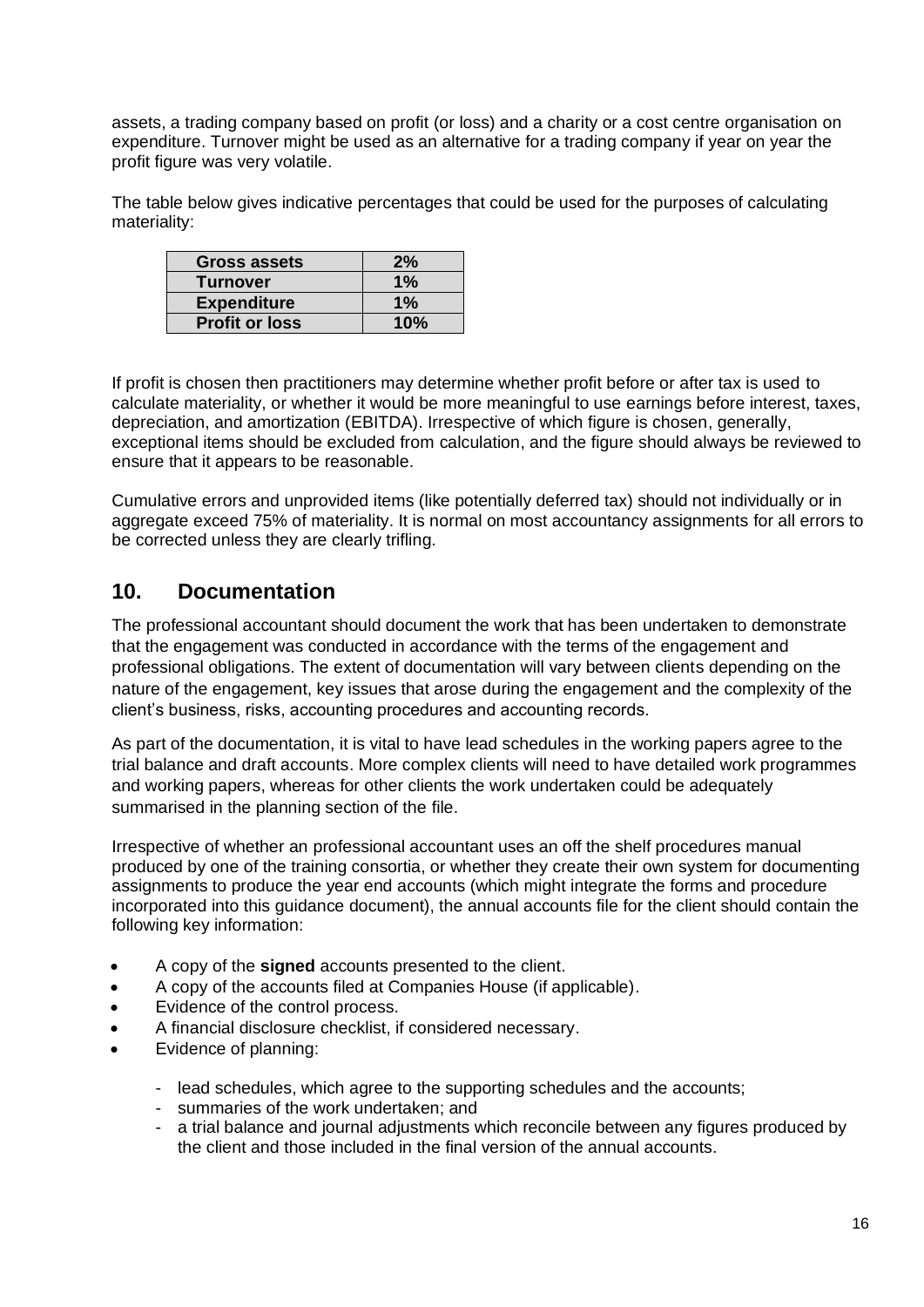Appendix 2 gives an example format for an index that could be used to provide structure to a year end accounts file.

During the course of the engagement, accounting queries should be collated and points summarised for inclusion in the letters of representation or the management letter where these are to be issued. Professional accountants may not consider it appropriate to have letters of representation for smaller low risk clients (see section 11.6).

# <span id="page-16-0"></span>**11. Process and procedures**

## <span id="page-16-1"></span>**11.1 Knowledge of the business**

The professional accountant should have:

- a general knowledge of the business and its operations of the entity;
- an understanding of the accounting principles, standards and legal and regulatory requirements relating to accounts preparation for the entity and the sector in which the entity operates; and
- an understating of the form and content of the accounts that is appropriate to the entity.

#### <span id="page-16-2"></span>**11.2 Procedures**

The procedures undertaken by the professional accountant will vary by the complexity of the client and the risk of material misstatement assessed by the professional accountant.

The procedures suggested below are significantly less than would be expected in an audit or assurance engagement. However, they do provide some comfort to the professional accountant that the information that has been provided is accurate and complete.

At a minimum, the professional accountant would normally undertake the following procedures to ensure that the material entries in the accounts are accurate and complete:

- check opening balances with the previous year end accounts;
- confirm significant fixed asset additions and disposals by looking at supporting documentation;
- calculate or re-calculate the gain/loss on fixed assets:
- reconcile key control accounts such as debtors, creditors, and PAYE to the general ledger;
- check the bank reconciliation:
- test stock and WIP:
- check or perform a VAT reconciliation (if the entity is VAT registered);
- cut off procedures to ensure that debtors and creditors are correctly recorded in the correct period.

Overall analytical procedures must be performed on the accounts to ensure that they appear reasonable and are consistent with your knowledge of the business. The focus should be on the overall view given by the accounts and should not be overly concerned with calculating ratios. It is **vital** that this is done, as professional accountants must not be associated with misleading accounts (see sections 4 and 12.4).

As part of this overall analytical review, the professional accountant should consider material misstatements and follow up on unexplained variances with management. If the professional accountant becomes aware of material misstatements, amendments to the accounts should be discussed and agreed with management.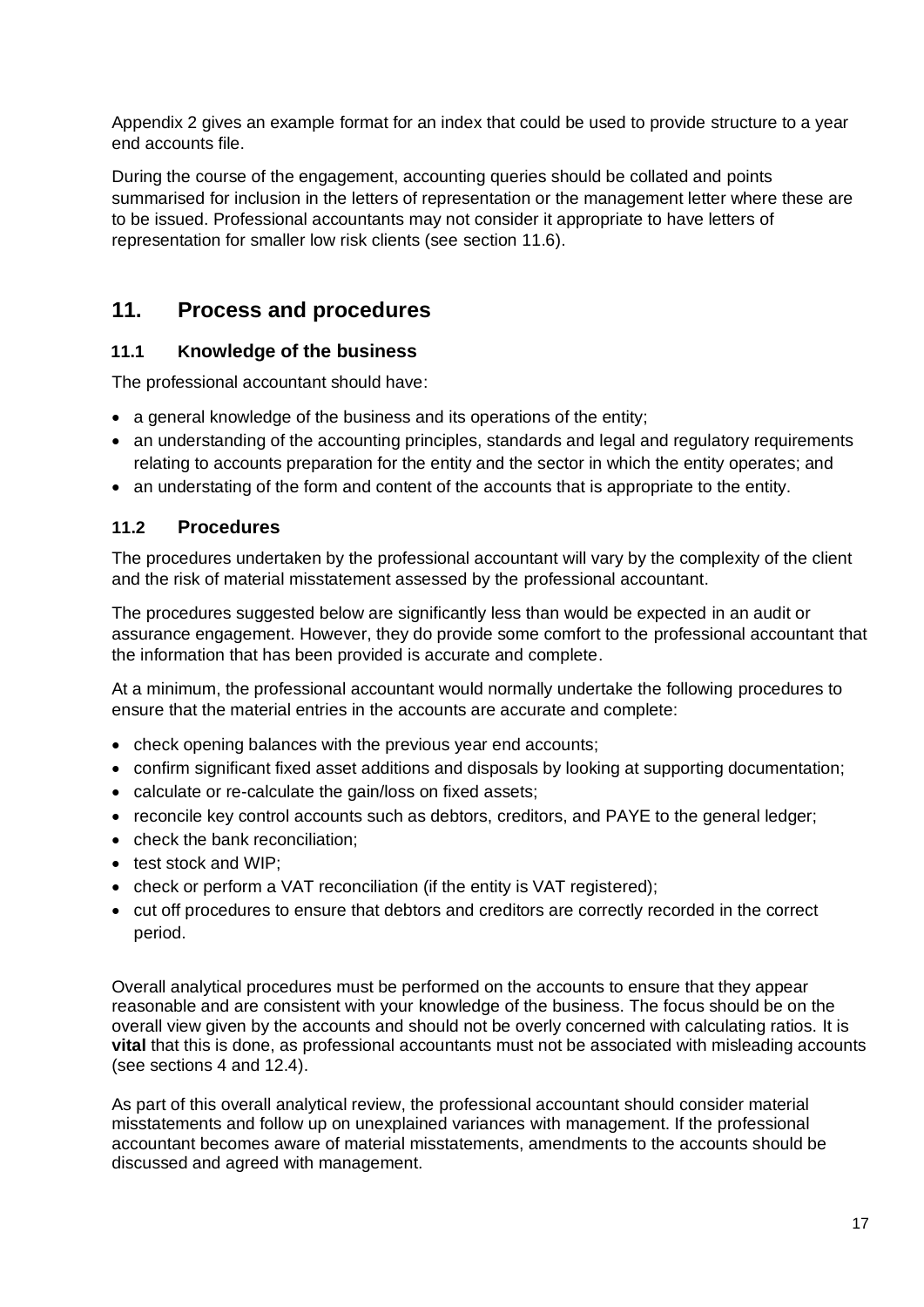Amendments to the accounts may include adjustment of the figures and reclassification of items in the accounts via journal adjustments. In addition, there may be disclosure amendments that are needed to be made the accounts.

It is important that journal adjustments, amendments to disclosures and unadjusted errors are discussed fully with management as it is not appropriate for a professional accountant to make management decisions. However, some clients will need more guidance and support than others when discussing the accounts being presented to them. Providing guidance and support to the client is acceptable as long as the professional accountant does not make management decisions.

If clients refuse to make amendments to the accounts and the professional accountant considers the accounts to be misleading, they should consider withdrawing from the engagement.

Where there are departures from financial reporting standards which do not make the accounts misleading, provided the appropriate disclosures are made in the accounts, the professional accountant should include an explanatory paragraph in their accountant's report to highlight this departure.

#### <span id="page-17-0"></span>**11.3 Going concern**

In the UK accounts are produced under either the going concern basis or, where the entity is not a going concern, the break-up basis. It is the responsibility of directors to assess the entity's ability to continue as a going concern.

Under the going concern basis, accounts are prepared on the assumption that an entity is a going concern and will continue its operations for the foreseeable future, unless management either intends to liquidate the entity or cease operations, or has no realistic alternative but to do so. Thus, an entity that is planning to cease trade and become dormant, even if there are no issues regarding their solvency, is deemed not to be a going concern.

All entities must actively consider their going concern status. It is not part of the professional accountant's role to actively search for indicators of potential going concern problems. However, if it becomes clear during the process of preparing the accounts, that the entity does have a going concern issue, then the professional accountant would be expected to bring this to the client's attention and ensure that they are aware of their responsibilities.

Consideration also needs to be given as to whether a Suspicious Activity Report needs to be made to the National Crime Agency (NCA). Fraudulent (illegal) trading is a criminal offence and thus reportable (immediately that the practitioner suspects that it is occurring), whereas wrongful trading is a civil matter and is thus not reportable. The main difference between the two is intent. Business operators who take part in fraudulent trading have a clear intent to deceive and defraud their creditors and customers (as opposed to naivety or over-optimism).

It is worth noting that as it is more difficult in the UK to get a prosecution where a trader is accused of fraudulent trading, that it is common for an action to be taken against them on the grounds of wrongful trading irrespective of whether they have been involved in wrongful or fraudulent trading. The fact that an action is being taken against your clients on the grounds of wrongful trading does not negate your duty to report if you suspect that fraudulent trading has actually occurred.

Where statutory accounts are produced under the small entity regime, the professional accountant must ensure that adequate disclosures regarding going concern are made in the accounts, they should also draw the readers' attention to these disclosures by having an additional paragraph in the accountant's report or an appropriate cross reference (see section 12.5).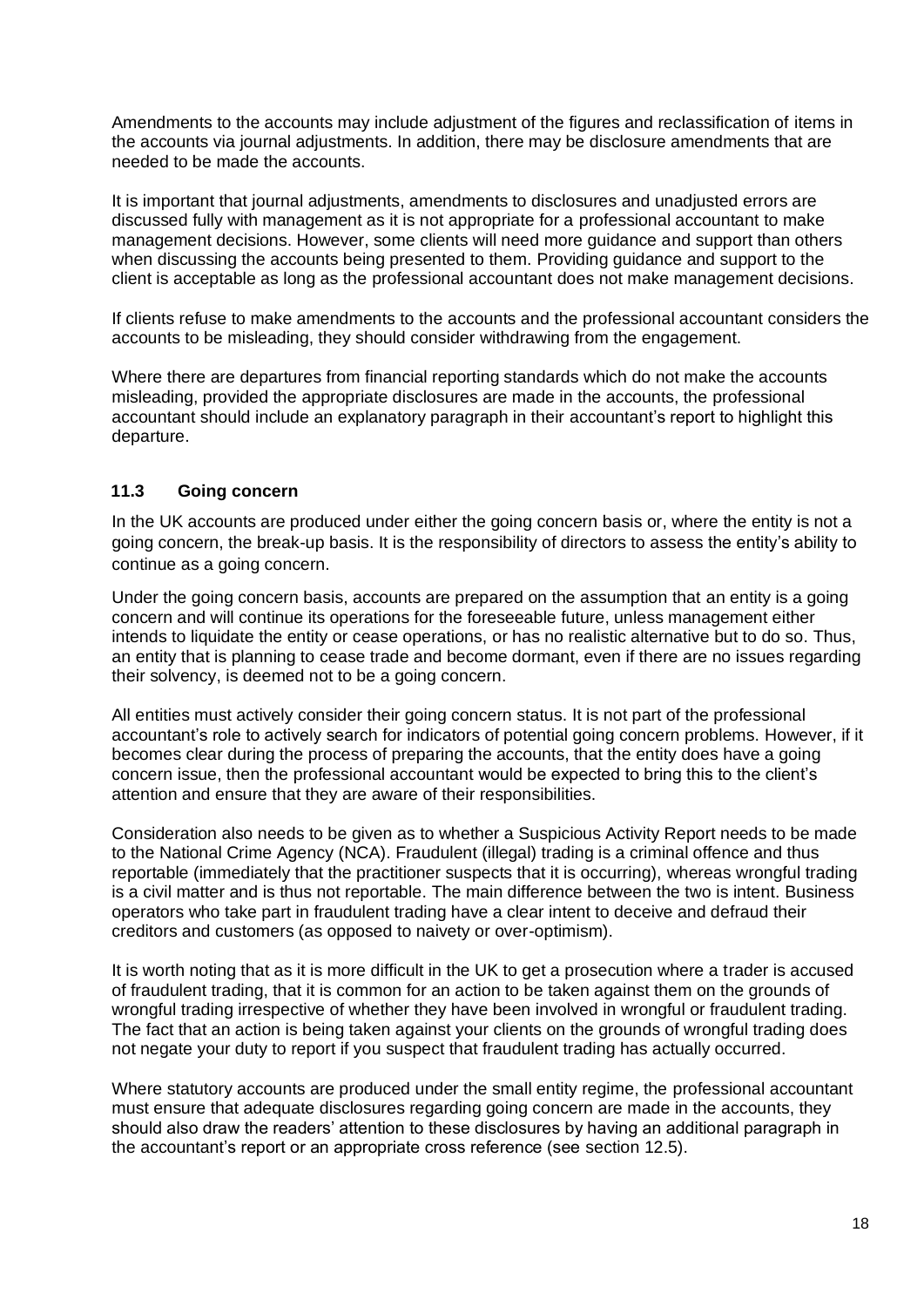Where statutory accounts are produced under the micro-entity regime there is no requirement to make any disclosures regarding an entity's going concern status unless the entity has actually entered into the process of being wound up. Options include encouraging the entity to make appropriate going concern disclosures, including an overview in the accountant's report or alternatively not issuing an accountant's report.

If the professional accountant does not agree with the directors' going concern assessment, they should discuss the matter with the directors to amend the accounts accordingly. If such amendments are not made, and the professional accountant considers the accounts to be misleading, they should withdraw from the engagement (see section 4 and12.4).

#### <span id="page-18-0"></span>**11.4 Subsequent events (post balance sheet events)**

Any material events arising after the balance sheet date may need to be either disclosed or accounted for in the accounts. If they reflect conditions which were in place at the balance sheet date they should be accounted for (these are known as adjusting post balance sheet events). If they relate to conditions that arose post balance sheet, they should be disclosed (these are known as non-adjusting post balance sheet events).

Where the balance sheet is not heading up as a balance sheet, then the term post balance sheet should be avoided, and replaced with the term 'after the reporting date'.

Where accounts are prepared under FRS 102 then non-adjusting post balance sheet events must be disclosed, as a note to the accounts. Where, micro accounts are prepared for a company or LLP, then disclosure is not necessary, but can be given. Where an event was very significant then ideally it should be disclosed in the accounts of sole trader, trust or partnerships.

## <span id="page-18-1"></span>**11.5 Review of the accounts**

Where accounts are produced using accounts production software it is vital that the latest version of the software is being utilised and that the software package is still supported and that practitioners receive regular updates.

Often software packages produce exception reports, highlighting deficiencies or anomalies, these reports must be actioned.

Regarding statutory accounts, even where micro accounts are produced, disclosure errors are still common, therefore, it is recommended that a disclosure checklist is completed ideally annually on every assignment, but at the very least every three years. Alternatively, where the practitioner does not subscribe to a technical support package that provides disclosure checklists, the accounts could be compared to the disclosure requirements in FRS 102 Section 1A or FRS 105 by taking copies of the relevant pages of the applicable standard, and annotating them.

Model and proforma accounts are also available which might also provide a useful tool for reviewing the quality of accounts being produced.

Appendix 3 contains a form that can be used to review the overall quality of accounts produced.

#### <span id="page-18-2"></span>**11.6 Management representations**

During the preparation of the accounts, reliance is placed by the professional accountant on the accuracy and completeness of information and reliability of estimates, judgements and explanations from directors and management. Therefore, the professional accountant should consider obtaining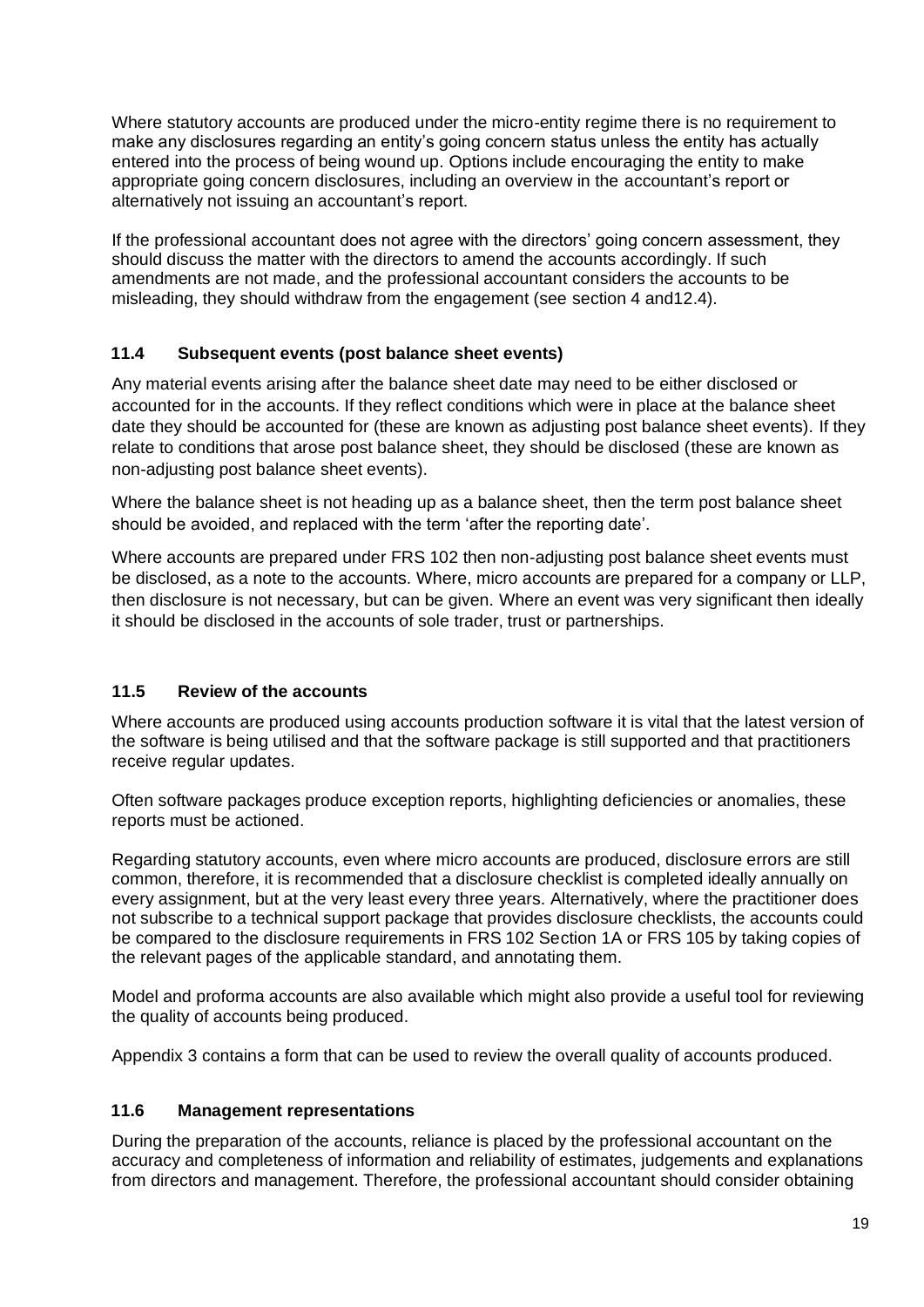written management representations which confirms their responsibility for the accuracy and reliability of the financial information supplied. The management representation would normally cover points such as:

- responsibilities:
- accuracy and completeness of information provided to the professional accountant;
- matters involving subjective judgements, e.g. stock valuations or going concern; and
- confirmation of any explanations provided to the professional accountant.

Obtaining a letter of representation from management it not a legal or regulatory requirement but it is considered to be best practice. However, for low risk and clients below a certain threshold, the professional accountant may feel comfortable not to obtain a letter of representation.

Letters of representation should:

- be printed on the client's formal letterhead (this is a legal requirement);
- be dated. Where an accountant's report is to be appended to the annual report, the letter of representation should be dated on or slightly before the date of the accountant's report; and
- be tailored to the client engagement and of a high professional standard. It should be remembered that besides the accounts, on most accounts production engagements, it is the only other documentation of the professional accountant's work that the client sees and therefore it needs to be of a high professional standard.

Below is a summary of the proforma letters of representation which are appended to these guidance notes:

| <b>Appendix 9</b>  | Micro company – single director                             |
|--------------------|-------------------------------------------------------------|
| <b>Appendix 10</b> | Micro company - multiple directors                          |
| <b>Appendix 11</b> | <b>Micro LLP</b>                                            |
| <b>Appendix 12</b> | Small company – single director                             |
| <b>Appendix 13</b> | Small company - multiple directors                          |
| <b>Appendix 14</b> | <b>Small LLP</b>                                            |
| <b>Appendix 15</b> | <b>Partnership</b>                                          |
| <b>Appendix 16</b> | Sole trader                                                 |
| <b>Appendix 17</b> | <b>Trust</b>                                                |
| <b>Appendix 18</b> | Charitable company - accrual accounting                     |
| <b>Appendix 19</b> | Charitable trust/Charitable incorporated organisation (CIO) |
|                    | - accrual accounting                                        |
|                    |                                                             |

NB: No proforma wording has been provided for any type of charity which adopts receipts and payments accounting.

#### <span id="page-19-0"></span>**11.7 'Management' letter/post assignment letter**

Whilst usually more associated with an audit assignment at the finalisation stage or just after the engagement has concluded, a professional accountant may wish to issue a 'management' letter. This is not mandatory and will probably not be necessary on most accounts production engagements. However, on some engagements it might be useful to help to protect the accountancy practice or 'add value' to the engagement.

Areas that could be covered would include:

• weaknesses in the client's accounting systems, including internal controls;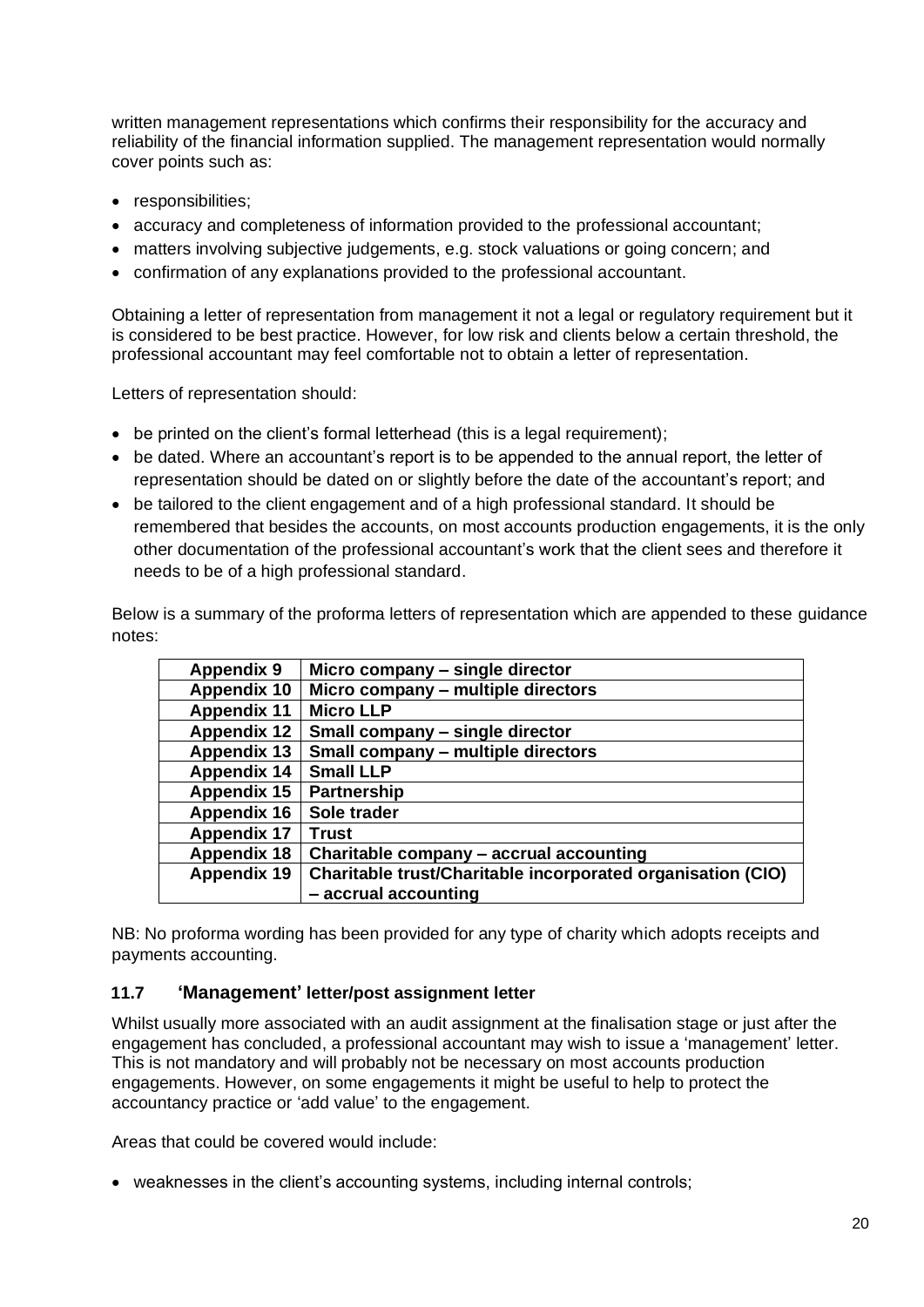- improvements that could be made to the client's financial statements which are not material enough to warrant a modification to the accountant's report but are still worthy of note;
- non-compliance with business rules and regulations;
- general developments that will affect all clients; and
- specific developments relevant to the client in question or the specific sector in which they operate.

#### <span id="page-20-0"></span>**11.8 The need to make a report to the National Crime Agency (NCA)**

During the production of the year end accounts, a practitioner may come across issues that need to be reported to the NCA. These reports are known as Suspicious Activity Reports or SARs for short. There is no requirement to actively seek reportable issues, but if they are evident from reviewing the client accounting records or from discussion with the client then they need to be acted upon.

Your client does not need to be perpetrator of the crime they could be the victim of the crime; both circumstances are reportable.

Remember where your client is the victim of a crime no report needs to be made to the NCA if: the perpetrator of the crime cannot be identified, **and** no information is available as to the location of the criminal proceeds **and** you have no other information that would be of use to the authorities.

Potentially reportable issues are noted below, this is not meant to be exhaustive:

- Client suffering from fraud by a director, employee, customer, supplier; or third party.
- Illegal trading.
- Intentionally failure to pay the national minimum wage.
- Intentionally employing somebody who does not have the right to work in the UK.
- VAT errors in the favour of the client which are not correct.
- Intentionally retaining an overpayment from a customer.
- Corporation tax fraud; etc.

#### <span id="page-20-1"></span>**11.9 Supervision**

It is usual for accountancy engagements to be controlled by the director, partner, or principal of the practice. However, this might not always be the case. In such situations, the person who has overall responsibility for the engagement should have adequate knowledge, skills, seniority, and experience to ensure that the engagement is undertaken to a professional standard.

Where the file is not entirely prepared by the person who supervises the engagement, then the file should be subject to review and this should be appropriately evidenced throughout the file.

Whilst not specifically documented, all working papers should be subject to self-review. The preparer of the working papers should take a critical look at the work that they have prepared to make sure that it is clearly documented, adequately cross referenced and most importantly makes sense.

All working papers, except those prepared by the person with overall responsibility and control of the engagement, should be reviewed by a more senior person working on the assignment. This supervisory review should be evidenced on each working paper containing the initials of the reviewer and the date of their review.

The person with overall responsibility for the engagement should review any working papers not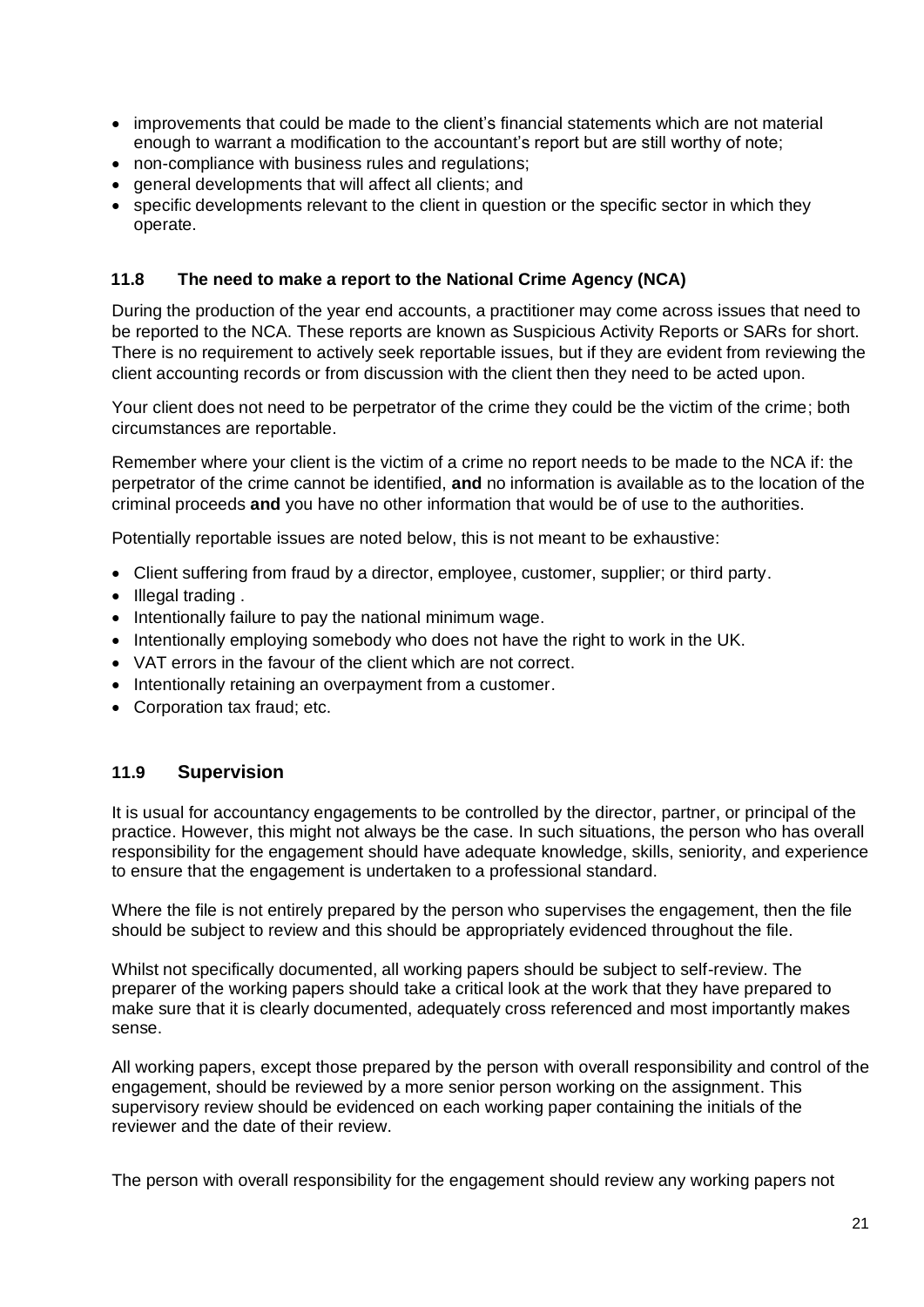already reviewed, review in detail the accounts, and make a judgement on any critical issues identified during the assignment.

#### **11.10 Points forward for next year**

It useful to collate information that will aid the completion of next year's engagement. This might include:

- Changes that should be made to this year's approach to facilitate a more efficient engagement being undertaken next year, for example, not wasting time on calculating immaterial prepayments.
- Documenting significant developments that are occurring in the client's business, such as the adoption of a new accounting system, the purchase of a building and changes in its business operations.

# <span id="page-21-0"></span>**12. Accountant's report**

## <span id="page-21-1"></span>**12.1 Requirement and purpose**

The professional accountant should normally attach a report to the accounts which they have prepared to add credibility to the accounts and clarify the professional accountant's role in the preparation of the accounts.

While there is no statutory requirement for an accountant report, the IFA strongly recommends that where the professional accountant's name is associated with the accounts the professional accountant should issue a formal accountant's report explaining the nature of the engagement. This report should also be included in the accounts filed at Companies House or other authorities such as the Charities Commission.

Where an accountant's report is not included, it is best practice for the professional accountant's name not to appear anywhere in the accounts.

## <span id="page-21-2"></span>**12.2 Reporting on an accounts preparation engagement**

Whilst most accountancy production software packages include inbuilt accountant's reports it is usually possible to upload other 'templates', so it should possible for a practitioner to use the IFA's proforma accountant's reports included in this guidance.

However, a professional accountant can choose to use whatever accountant's report they feel is most suitable for their practice. If a professional accountant chooses to modify the report issued by another accountancy body, such as the ICAEW, ACCA or ICAS, then the professional accountant must ensure that nothing alludes to them being a member of that body, if they are not.

Whilst inherently an accountant's report for a company will differ to that produced for a sole trader for example, the accountant's report has similar wording:

- (a) A title identifying the persons to whom the report is addressed (in the case of a company this would be the directors).
- (b) A statement that, the professional accountants have prepared the accounts as set out on pages xx to xx from the entity's accounting records and from information and explanations supplied by the client. The report may refer to the specific primary statements and notes to the accounts rather than the page numbers.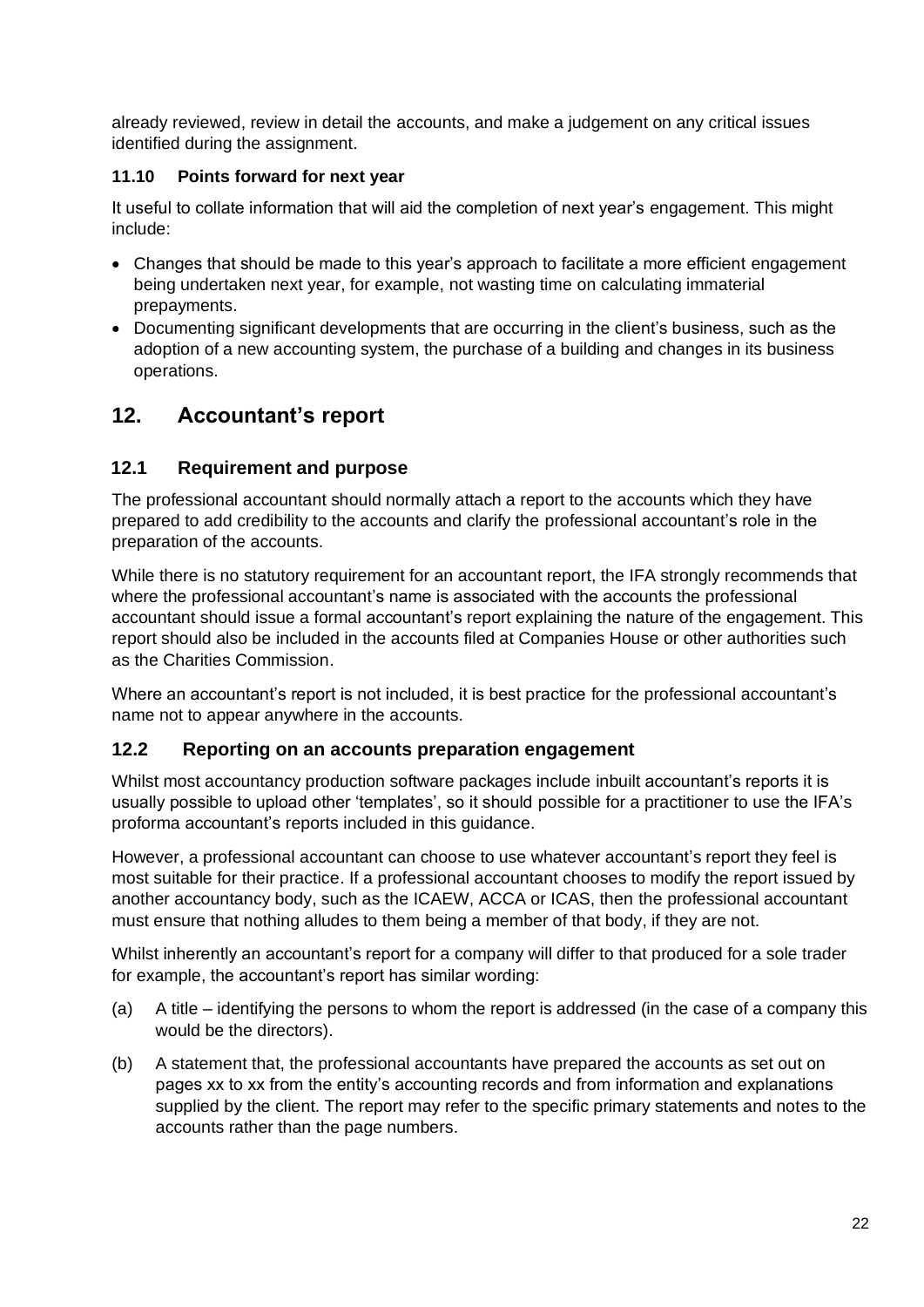- (c) A statement that the professional accountants are subject to the ethical and professional requirements of the IFA which can be found at: [www.ifa.org.uk/media/1185019/IFA-Code-of-](http://www.ifa.org.uk/media/1185019/IFA-Code-of-Ethics-effective-March-2020.pdf)[Ethics-effective-March-2020.pdf](http://www.ifa.org.uk/media/1185019/IFA-Code-of-Ethics-effective-March-2020.pdf)
- (d) A statement that the report is made to management in accordance with the terms of the engagement.
- (e) A statement that, to the fullest extent permitted by law, no responsibility will be accepted for the work or the report to anyone other than management as a body. For companies, the responsibility will be to the company and its Board of Directors as a body.
- (f) For companies, a statement that management have acknowledged their responsibility for maintaining adequate accounting records and for the preparation of accounts which show a true and fair view of the company's assets, liabilities, financial position and profit [/loss]. Statements of a similar nature may be applicable for other types of entity.
- (g) A statement that the professional accountants have not carried out an audit of the accounts, verified the accuracy or completeness of the accounting records or information and explanations supplied, and that the professional accountants do not express any opinion on the accounts.
- (h) The name, signature and address of the professional accountants and any appropriate designation (but not 'registered auditor').
- (i) The date of the report.

Whilst it is recommended that statements (d), (e), (f) and (g) above are included in the report issued to management, this is ultimately a risk management decision for each professional accountant.

The accountant's report should be signed in the name of the practice and not in the name of an individual principal of the practice, and it should be signed and dated after the directors have approved and signed the accounts (see section 8 of this document). The address of the practice should also be given, either in full, or alternatively in sufficient detail to identify the practice e.g. 'Maidstone, Kent'.

The IFA's proformas have been designed to make them appropriate for clients, so for example there are two company versions, one for where there is a sole director (which makes no reference to a board of directors) and one for a company that has a board of directors.

It is important that where there are square brackets in the proforma accountant's report that they are suitably tailored. For example, '*in accordance with the terms of our [letter of] engagement'*, if there is no formal letter of engagement in place then '[letter of]' should be deleted.

| <b>Limited Company (Multiple Directors)</b>               |
|-----------------------------------------------------------|
| <b>Limited Company (Sole Director)</b>                    |
| <b>Limited Liability Partnership</b>                      |
| <b>Partnership</b>                                        |
| <b>Sole Trader</b>                                        |
| Trust                                                     |
| <b>Charitable Company</b>                                 |
| <b>Charitable Incorporated Organisation / Trust Based</b> |
| <b>Charity</b>                                            |
|                                                           |

The Appendices to this guidance contain the following: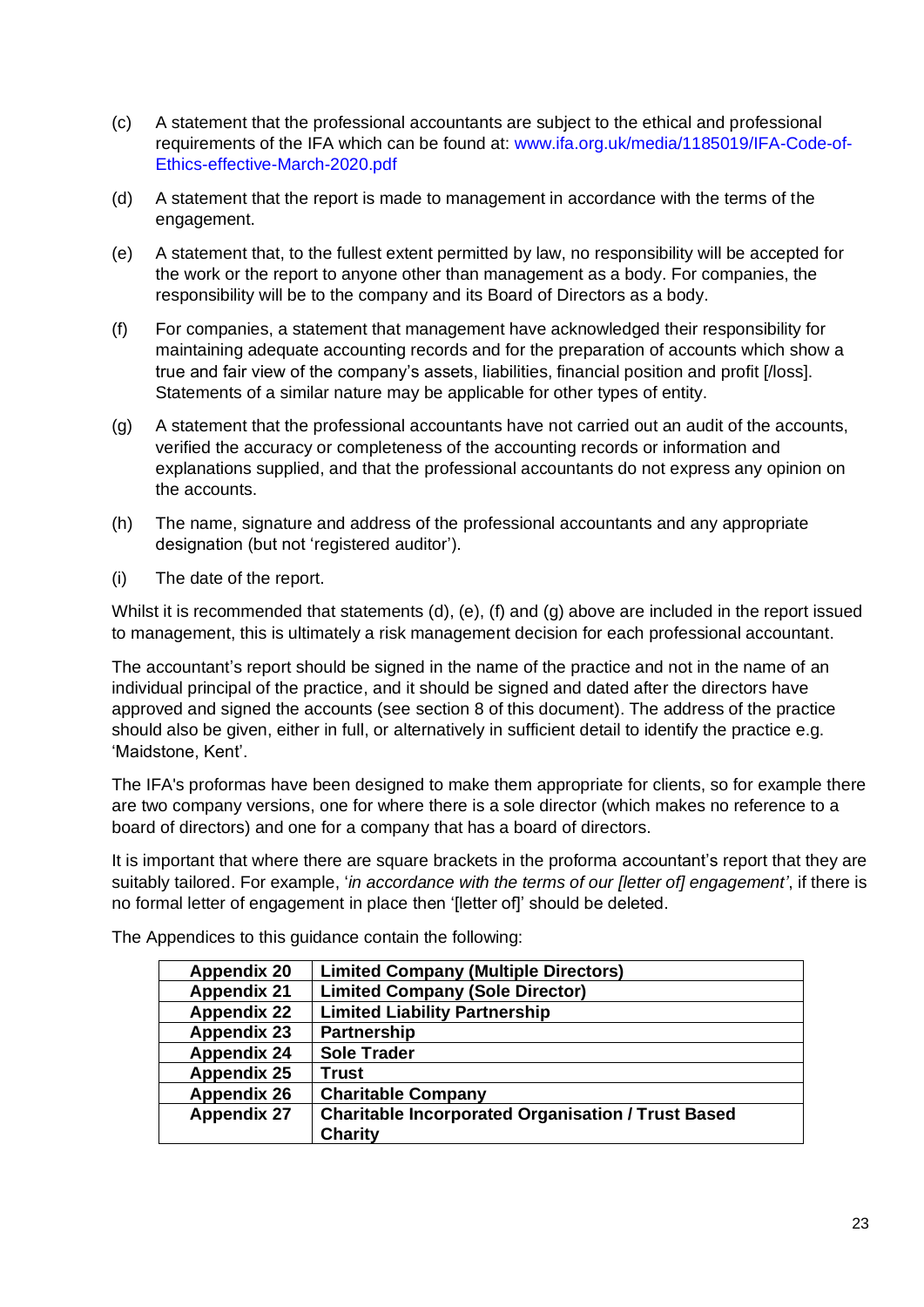Please note that no proforma wording has been provided in these guidelines for any type of charity which adopts receipts and payments accounting.

## <span id="page-23-0"></span>**12.3 Where accounts are subject to an independent examination or audit**

If a set of accounts are going to be subject to an independent examination (or other assurance service) or an audit, then there is little point including an accountant's report.

#### <span id="page-23-1"></span>**12.4 Situation where it is unethical to issue an accountant's report your own accounts or those of a related party**

It is not ethically acceptable for an accountant's report to be attached to the accounts of your own practice, any other connected entity, or any entity where a principal, or senior manager of your practice is director/designated member, the company secretary or a person with significant control (PSC).

#### **Incorrectly prepared accounts**

Professional accountants should not be associated with incorrectly prepared (misleading) accounts; this includes filing them at Companies House or lodging them with the tax authorities.

If the professional accountant becomes aware of any material non-compliance with accounting standards, a SORP or the Companies Act 2006, then they should seek to get these matters regularised. If this is not possible, they should then refer to the matter in a note to the accounts and draw attention to the issues in the accountant's report. See section 12.2.

If the client refuses to allow such disclosure in both the accounts and the accountant's report, then the professional accountant should disassociate themselves from the accounts by not issuing any report and ensuring the firm's name is in no way associated with the accounts. In such cases, a letter should be sent to the client, enclosing the accounts, and explaining clearly why the professional accountant considers the accounts to be incorrectly prepared. The client must be made aware that they cannot represent to any third party that the firm has produced the accounts, as this may create unwarranted assurance and put the firm's reputation at risk. The firm should not act for the client going forward unless they felt reasonably certain that the situation will not arise in future accounting periods.

## <span id="page-23-2"></span>**12.5 Modified accountant's reports**

There will be circumstances where the professional accountant wishes to draw attention to an issue that they have identified, or to focus the reader's attention on a specific disclosure or disclosures in the annual accounts.

In these circumstances an additional paragraph or paragraphs should be added to the accountant's report, the most logical place would be as a final paragraph or paragraphs.

There should be a suitable heading such as 'Non-Compliance with FRS 102 Regarding the Amortisation of Goodwill' or 'Going Concern'.

The paragraph should state 'We draw your attention to…'. If information is given in the notes to the accounts and this is in the view of the practitioner adequate, then the practitioner might simply want to state the note number. However, ideally, it would be better to have a summary of the issue.

Where there is no disclosure or incomplete disclosure then a fuller discussion of the issue is needed.